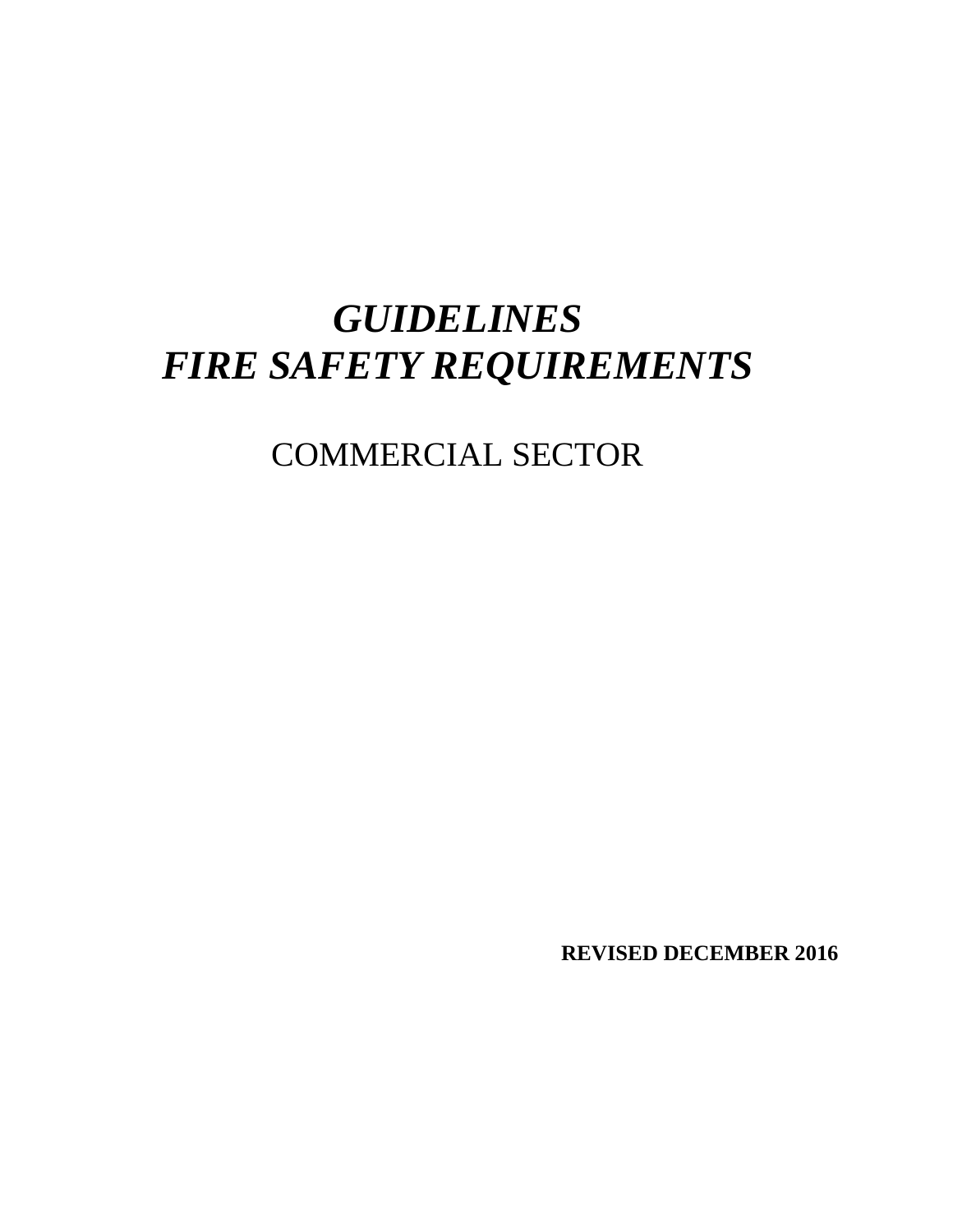# **TABLE OF CONTENTS**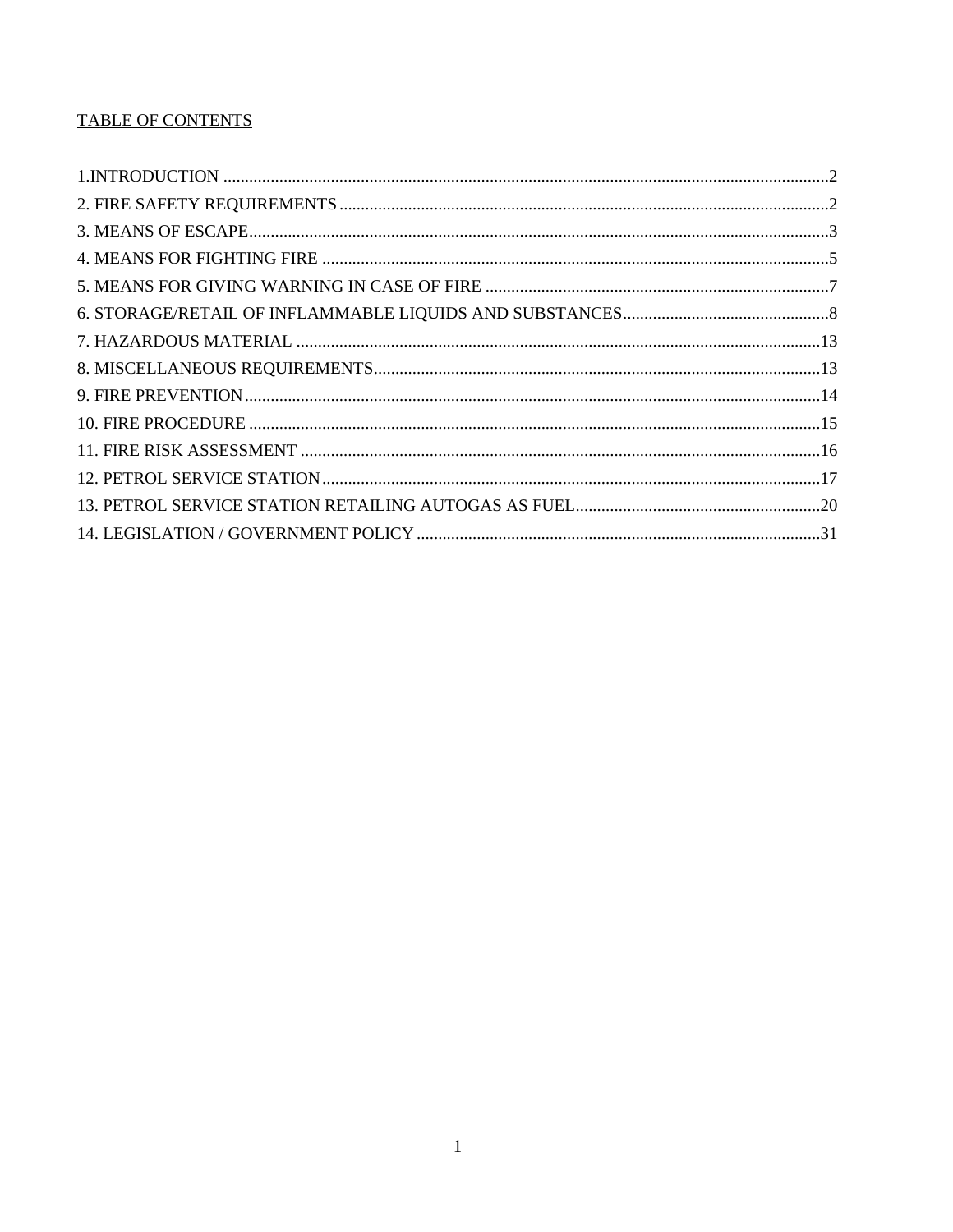# <span id="page-2-0"></span>1 **INTRODUCTION**

- 1.1 These guidelines describe basic fire safety requirements for the COMMERCIAL SECTOR.
- 1.2 In the commercial cluster activities may be grouped as-
	- (a) distribution of goods, import/export agencies, retail warehouses;
	- (b) general retailer foodstuff/non foodstuff shops, markets, supermarkets;
	- (c) retail of hazardous materials which have been classified in The Dangerous Chemical Control Act 2004**;**
	- (d) Petrol service stations retailing inflammable liquids as fuel;
	- (e) Petrol service stations retailing auto gas as fuel.
- 1.3 The place of work can be accommodated in a wide range of building of various design, size and structural materials. The buildings may be single or multiple floor built specifically for the purpose, multiple occupancy, private residential buildings, or any other building converted for the purpose.
- 1.4 These fire safety requirements cover the place of work and aim at ensuring safety with regard to fire.
- 1.5 The promoter or his nominated agent is responsible to adhere to these fire safety requirements.

# <span id="page-2-1"></span>2. **FIRE SAFETY REQUIREMENTS**

- 2.1 Fire safety requirements are commensurate with-
	- (a) the number of persons involved in the commercial activity;
	- (b) the type of commerce and processes involved;
	- (c) the layout, size, design and nature of construction of the place of work;
	- (d) the fire load and level of risk within the place of work.
- 2.2 The main features which are of relevance with regard to fire safety requirements are-
	- (a) the means of escape;
	- (b) the means available for fighting fire;
	- (c) the means for giving warning in case of fire; and
	- (d) basic fire preventive measures.
- 2.3 Any promoter desiring to develop and invest in the commercial sector shall ensure that the building in which the activity is to be carried out ("the relevant building") satisfies the requirements in relation to the means of escape, the means available for fighting a fire and means for giving warning in case of fire and precautions to be taken with respect to any hazardous materials stored, used or handled on the premises.
- 2.4 The promoter shall conduct a fire risk assessment to determine the requirements of fire safety and shall adhere to those requirements specific to his/her case – (Inspection Check list enclosed at **Annex 1**).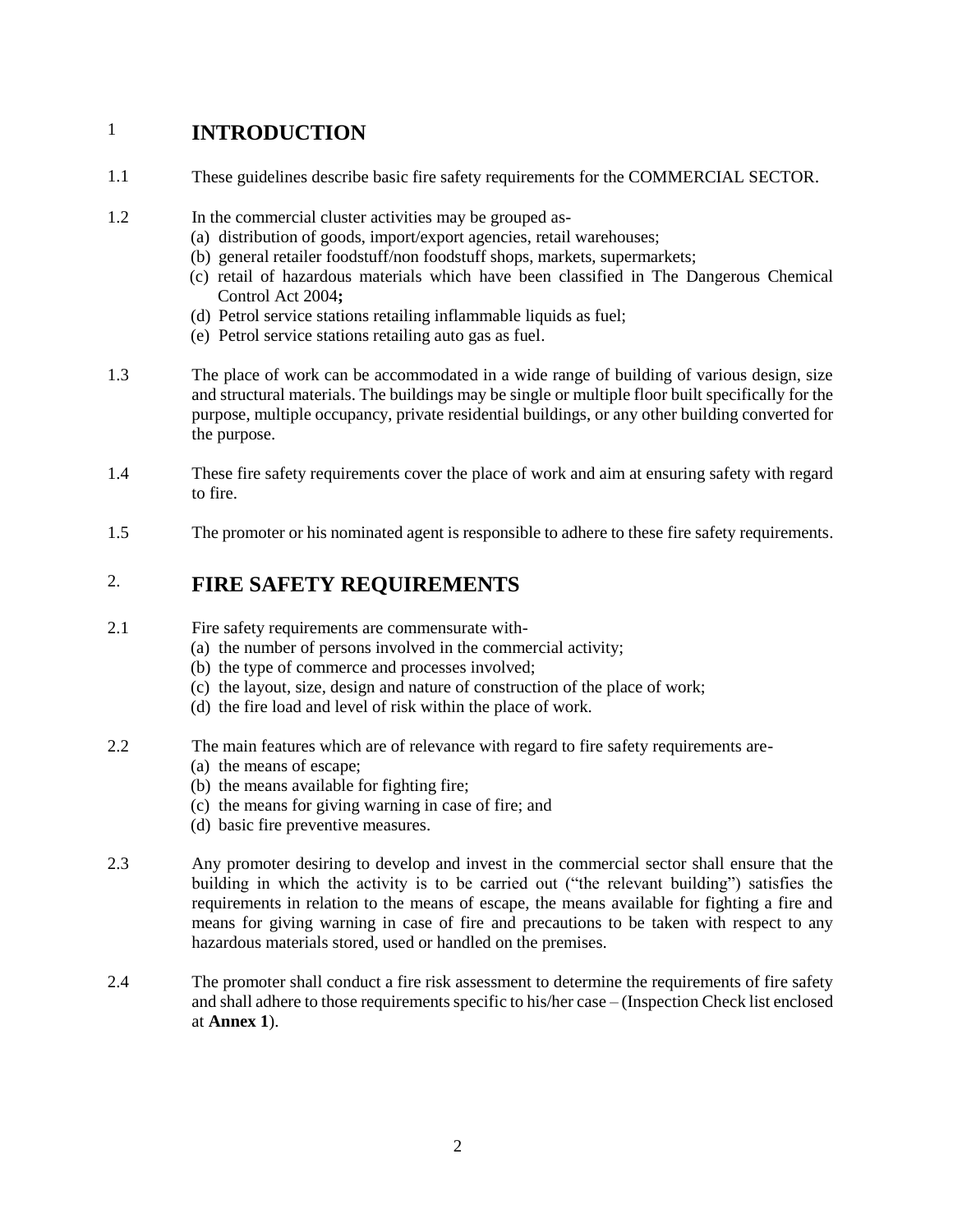- 2.5 These fire safety requirements shall be deemed to be satisfied when the design, construction, equipment and installation comply with one of the following three level of approaches-
	- (a) General approach:

This level is applicable to a majority of building work undertaken within the country. Fire precautions designed into the building usually follow these fire safety requirements and other national prescriptive documents published to support legal requirements.

(b) Advanced approach:

This is the level for which BS 9999 is provided. Guidance provided gives a more transparent and flexible approach through use of a structure process to risk-based design to account for different fire and human factors.

(c) Fire safety engineering:

This is the level for which BS 7974 is provided. This level provides an alternative approach to fire safety and can be the only practical way to achieve a satisfactory standard of fire safety in some large and complex buildings.

<span id="page-3-0"></span>Note:-Approaches (b) and (c) shall be discussed and agreed by the promoter and the Chief Fire Officer prior to the latter's approval.

# 3. **MEANS OF ESCAPE**

- 3.1 Every promoter shall ensure that people who are in the relevant building have the means of escaping of the building safely and quickly in the event of a fire.
- 3.2 The means of escape shall be a structural and integral part of the construction and shall allow people to proceed to a place of safety in the event of a fire.
- 3.3 The means of escape includes exit doors, corridors and staircases which lead to the open air.
- 3.4 A single route shall be accepted as means of escape where-
	- (a) the distance to be travelled to reach the final exit is 10 metres in case of high hazard and 15 metres in other cases;
	- (b) the route to the final exit is protected and is at least 1.1 metre wide;
	- (c) the habitable floor height does not exceed 9 metres; and
	- (d) the total number of persons in the relevant building does not exceed 60 other than ground floor.

**Note** – "Protected route" means a route to final exits which is rendered safe from heat, smoke or toxic vapours that may be produced, in the event of fire, by the provision of fire- resisting material, fire doors or by pressurisation.

- 3.5 In circumstances where the conditions are beyond those specified in 3.4 an alternative means of escape shall be required.
- 3.6 Spiral staircases and vertical ladders shall not be acceptable as alternative means of escape.
- 3.7 At ground floor level, an exit alternative to the existing one shall be acceptable as an alternative means of escape.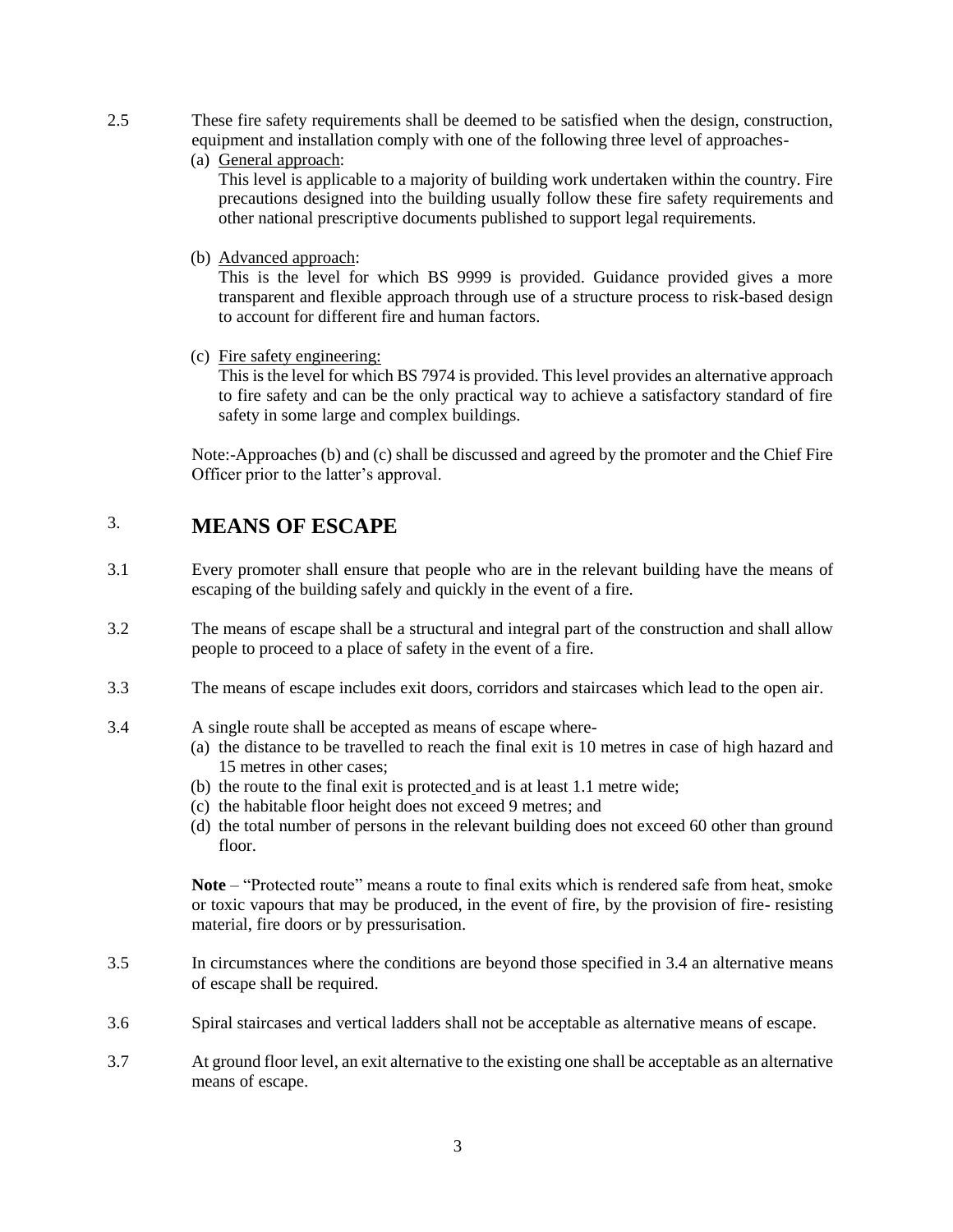- 3.8 In building above ground floor level a standard staircase made of metal or other noncombustible material shall be acceptable as an alternative means of escape.
- 3.9 All staircases forming part of the means of escape shall be on a continuous plane from the highest floor to ground floor and from the lowest floor in basement to ground floor.
- 3.10 An external staircase shall be acceptable as an alternative means of escape, provided that-
	- (a) there is limited opening on the side where the staircase is sited;
		- (b) windows do not open directly on the staircase;
		- (c) materials used are protected against corrosion and slips;
		- (d) the staircase is illuminated during night.
- 3.11 A staircase shall satisfy the following specifications:-
	- 1. it shall not be less than 900 millimetres wide;
	- 2. treads shall not be less than 225 millimetres;
	- 3. risers shall not be more than 190 millimetres;
	- 4. the angle of descent shall not exceeds 45 degrees;
	- 5. there shall be not more than 16 risers in a flight;
	- 6. there shall be not more than 2 flights without a change in direction;
	- 7. all doors giving access to the staircase shall, except in the case of sliding door, be constructed to open outwards;
	- 8. handrails, walls or grills with minimum height of 900 mm shall be provided on open sided staircases;
	- 9. railings shall be provided for stability or support on both sides, except staircase that are less than 1250 mm can have a handrail on one side only.
- 3.12 Exit doors, corridors and staircases shall be kept free from obstruction at all material time.
- 3.13 All doors affording means of emergency from a building shall, except in the case of sliding door, be constructed to open outwards.
- 3.14 Whenever a building is occupied, emergency exit doors shall not be locked or fastened in such a manner that they cannot be easily and immediately opened from inside.
- 3.15 The contents of any room shall be arranged in such a way so as to allow free circulation for occupants.
- 3.16 Every exit door affording means of escape shall be marked by a white pictogram of minimum size 100 millimetres on a board with green background.
- 3.17 When the direction to the emergency exit may not be apparent to an occupant, an exit sign with an arrow indicating direction to the exit shall be conspicuously displayed.
- 3.18 If occupancy is permitted at night or if normal lighting levels are reduced during working times, exit signs shall be illuminated and emergency lighting shall be provided along all areas forming the escape routes.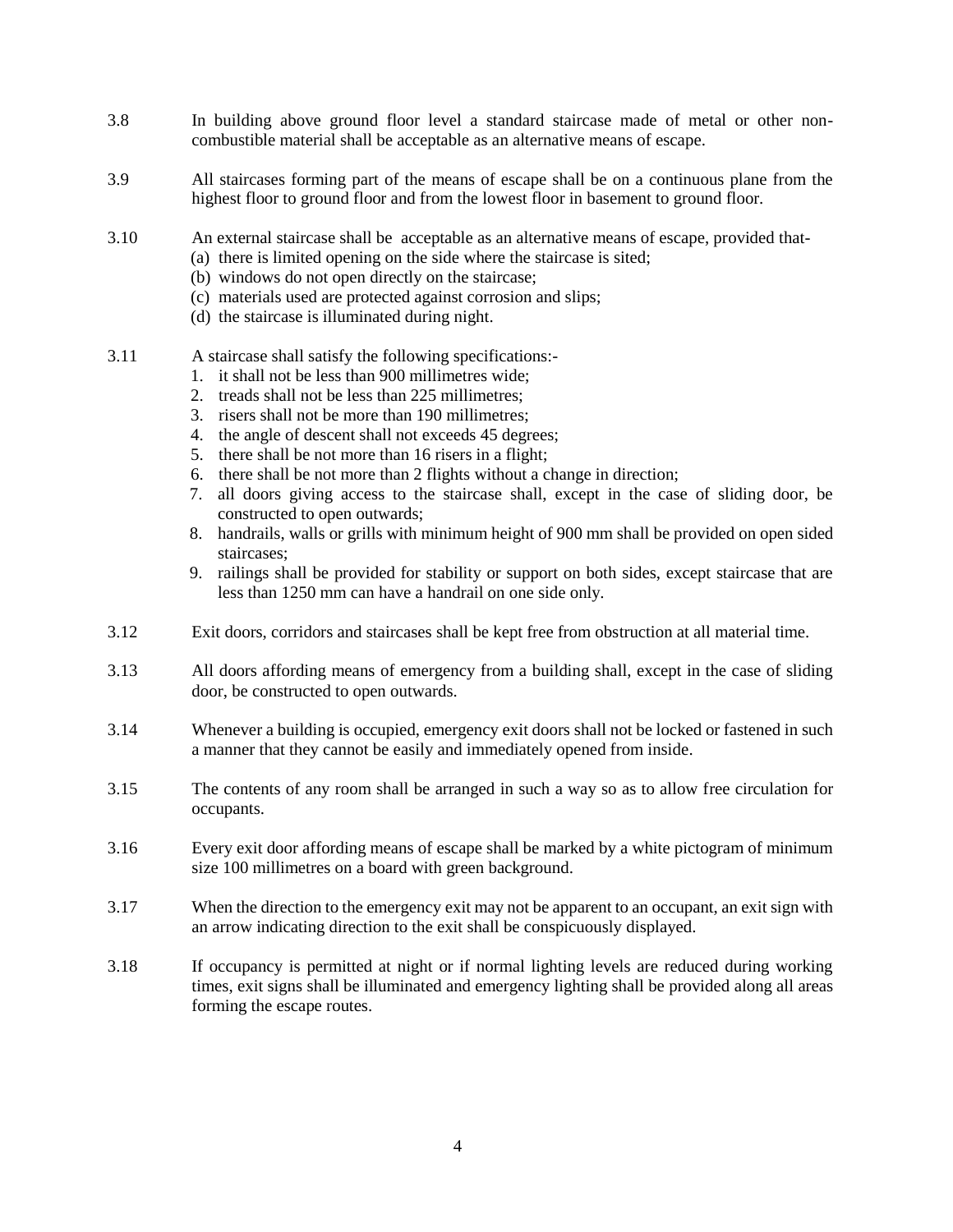# <span id="page-5-0"></span>4. **MEANS FOR FIGHTING FIRE**

- 4.1 Every promoter shall provide fire fighting equipment of suitable type specific to the circumstances of his/her case as mentioned below.
- 4.2 Fire fighting equipment shall include portable fire extinguishers and hose reels system.
- 4.3 Four types of portable fire extinguishers using water or foam, or dry powder or carbon dioxide are available.
- 4.4 A water fire extinguisher is appropriate for fire involving solid materials normally of an organic nature in which combustion occurs with the formation of glowing embers. ("Class A fires"), e.g. wood, paper, textiles, clothing.
- 4.5 A foam fire extinguisher is appropriate for fires involving liquids or liquefied solids ("Class B fires"), e.g. petrol, oil, thinner.
- 4.6 A dry powder fire extinguisher is appropriate for fire involving solid materials normally of an organic nature in which combustion occurs with the formation of glowing embers, liquid or liquefied solids, gases and metals. ("Class A, B, C and D fires"), e.g. wood, paper, textiles, clothing, petrol, thinner, oil and electrical appliances.
- 4.7 A carbon dioxide fire extinguisher is appropriate for fire involving solid materials normally of an organic nature in which combustion occurs with the formation of glowing embers, liquid or liquefied solids, gases ("Class A, B and C fires"), e.g. wood, paper, textiles, clothing, petrol, thinner and electrical appliances.
- 4.8 These fire extinguishers are available in capacity of 9 litres for water and foam, 2 kg and 5 kg for carbon dioxide, 2 kg, 4 kg, 6 kg and 9 kg for dry powder type.
- 4.9 One 4 kg dry powder or one 2 kg carbon dioxide fire extinguisher is recommended for every 100 square metres or part thereof, according to the risk except for storage of hazardous materials.
- 4.10 Portable fire extinguishers shall be preferably sited on the line of escape routes, near room exits, inside or outside depending on the risk.
- 4.11 In multi-storey buildings, portable fire extinguishers shall be sited at the same position on each floor, i.e top of stairs flights or at corner of corridors, where possible in groups forming fire points, where possible, in shallow recess.
- 4.12 Portable fire extinguishers shall be installed in such a way that the carrying handle lies one metre off the floor level.
- 4.13 In large buildings, portable fire extinguishers shall be sited in such a place so that no person shall travel more than 30 metres to reach them.
- 4.14 Portable fire extinguishers shall be maintained in operational order at all material times.
- 4.15 The equipment shall be inspected and tested once yearly. A record of such inspection and test shall be kept.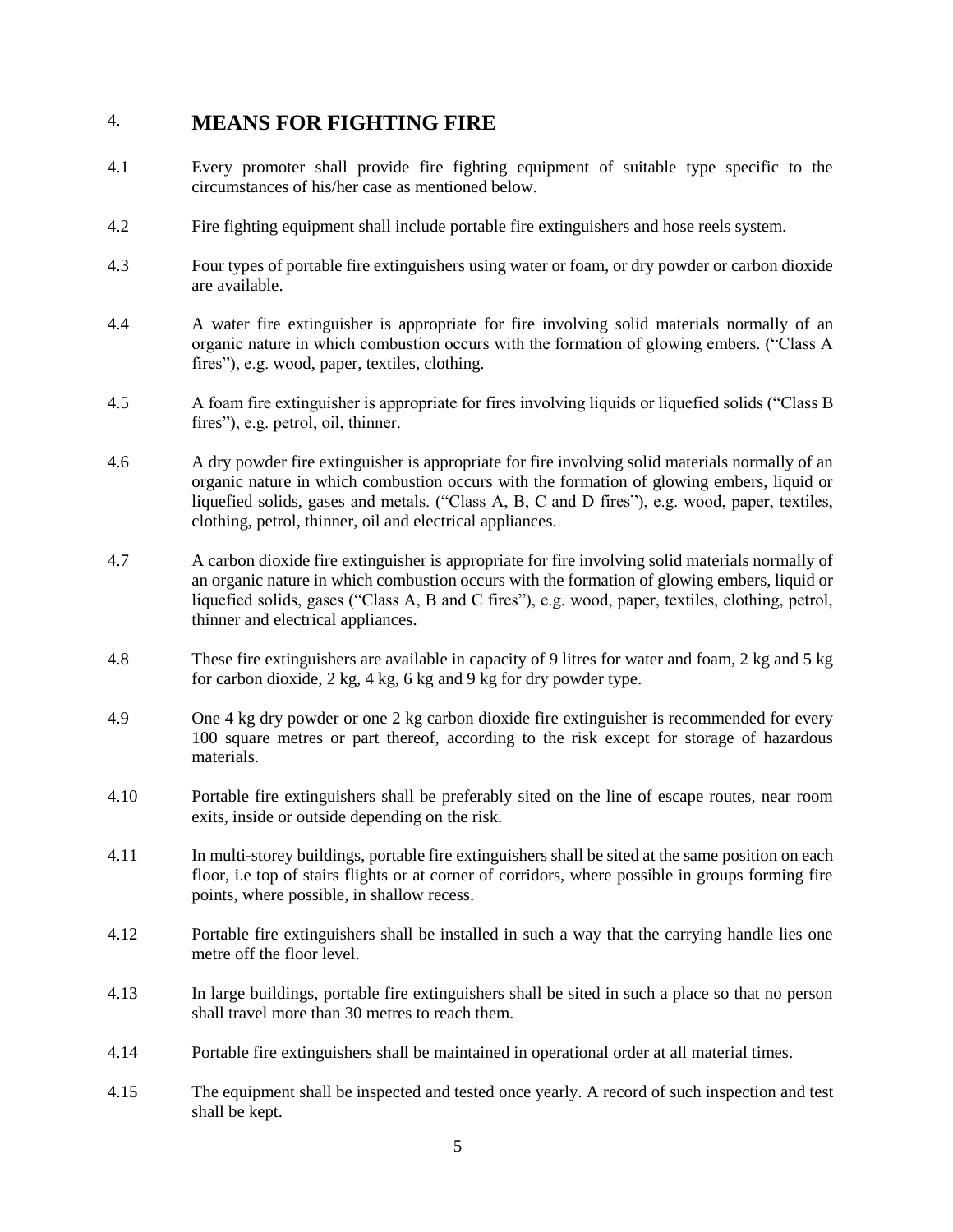- 4.16 A hose reel installation which is a first aid fire fighting equipment shall be provided on the premises to extinguish ordinary combustible materials such as wood, cloth, paper and any matter that produces an ash ("Class A fires"); where portable fire extinguishers will be insufficient.
- 4.17 Such installation consists essentially of a reel, inlet pipe, manual or automatic valve (as the case may be), hose and a shut-off nozzle.
- 4.18 The drum or hose support of the first coil of hose shall be not less than 150 millimetres in diameter. The fittings to which the hose is attached shall be arranged in such a way that the hose is not restricted by additional layer of hose, being place on it.
- 4.19 The reel shall be of sufficient size to carry the length of hose and rotate around a spindle so that the hose can be freely run out.
- 4.20 If a *manual inlet* valve is provided, it shall be of screw-down type above ground stop valve or gate valve type. It shall be closed by running the handle in a clockwise direction. The direction of opening shall be indicated by an arrow marked on the handle.
- 4.21 If the valve is *automatic*, the valve shall be opened automatically when the hose is run out of the reel after 4 complete revolutions.
- 4.22 The hose shall be of 20mm or 25mm nominal diameter and conform to BS EN 694, not exceeding 30m in length.
- 4.23 A nozzle of 4.5 millimetres to 6.5 millimetres capable of providing either jet or spray shall be incorporated at the end of the hose reel.
- 4.24 A hose reel installation shall be connected to a permanent water supply which is under pressure.
- 4.25 In vertical installations (tall buildings) the hose reel shall provide a jet of approximately 6 metres and the output shall be at least 24 litres per minute as follows:

| Nozzle diameter | Minimum running pressure at the entry of reel |
|-----------------|-----------------------------------------------|
| 6.5 millimetres | 1.5 <sub>bar</sub>                            |
| 4.5 millimetres | 4 bar                                         |

- 4.26 In horizontal installations, the output shall be at least 24 litres per minute.
- 4.27 One hose reel shall be provided to cover every **500m<sup>2</sup>** of floor space or part thereof.
- 4.28 Hose reels shall be sited in prominent and accessible positions at each floor level adjacent to exits in corridors on exit routes, in such a way that the nozzle of the hose can be taken in very room and within 6 metres of each part of a room.
- 4.29 Fire hose reel assemblies shall be provided with a notice bearing the words "FIRE HOSE REEL" in white letters of not less than 100 millimetres on a red background. The methods of operation of the valve shall be displayed adjacent to each assembly.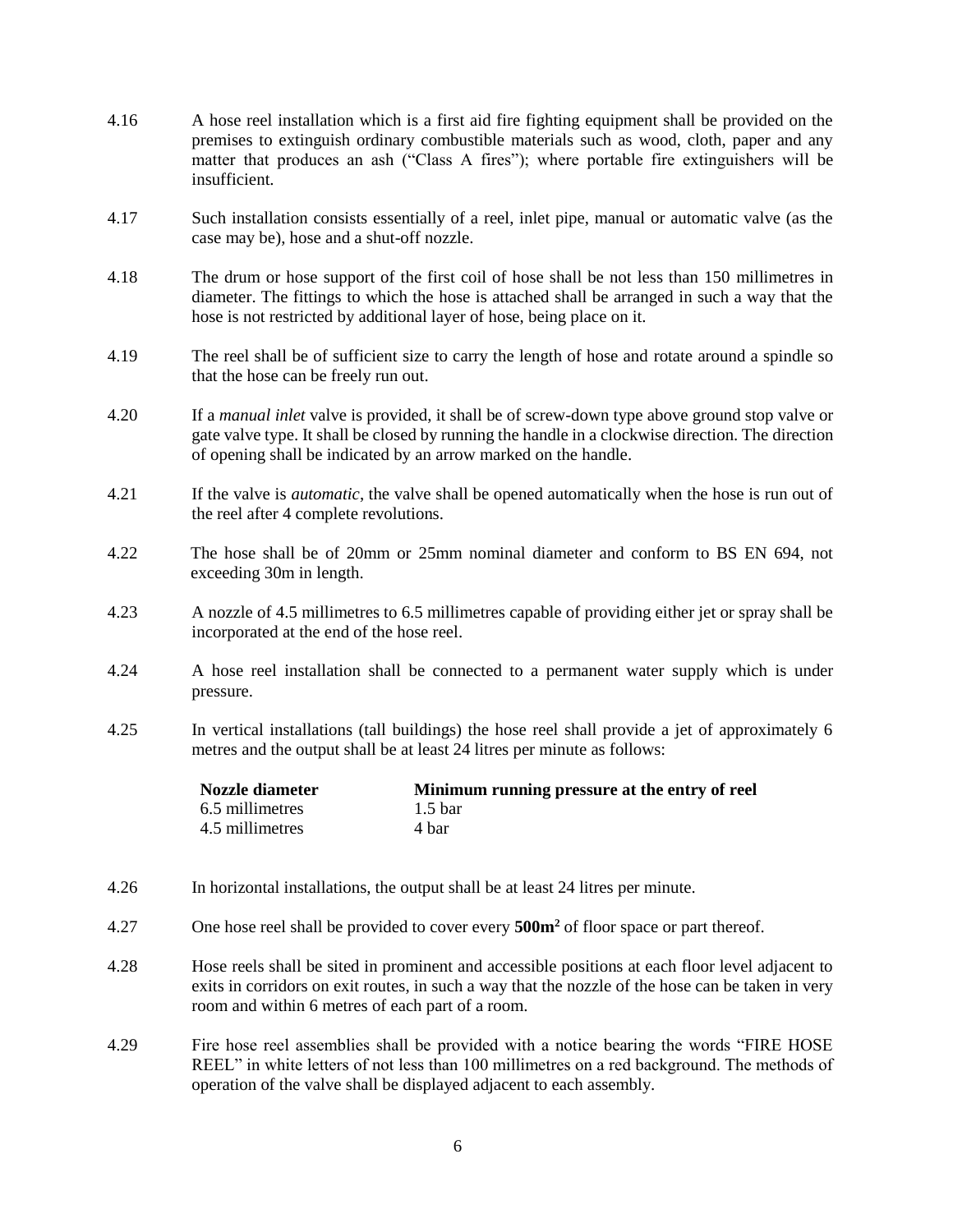4.30 Every hose reel installation shall be maintained in operational order at all material time. The installation shall be tested once yearly and a record shall be kept thereof.

# <span id="page-7-0"></span>5. **MEANS FOR GIVING WARNING IN CASE OF FIRE**

- 5.1 A fire alarm system is required in the relevant building for one or both of the following purposes-
	- (a) to enable people in the building to be informed of an outbreak of fire and evacuate the building before the escape routes are affected by the fire.
	- (b) to enable early detection and mitigate damage that may be caused by the fire by activating fire-fighting resources.
- 5.2 Every promoter in the commercial sector shall ensure that a fire warning system is installed at his/her place of work;
	- (i) where the number of persons exceeds 60, or
	- (ii) if the habitable height of the building exceeds 9 metres, or
	- (iii)where a Certificate of Registration is issued under Inflammable Liquids and Substances Act 1952, or
	- (iv) where persons with impaired vision or hearing are working, or
	- (v) depending upon the level of risk.
- 5.3 A fire alarm system consists basically of break-glass manual call points which are wired electrically to, an audible and visual fire warning system and a control indicator panel. The sound shall be distinctive and at least 5 decibel above normal noise on the premises.
- 5.4 Break-glass call points shall be installed at 1.4 metres above floor level, preferably near exit and emergency staircase. In large buildings no one shall have to travel more than 30 metres to reach a call point.
- 5.5 An audible and visual fire warning system shall be provided in the premises as the case may be. The fire-warning signal shall be audible or perceptible throughout the premises. The visual warning system shall be distinctive and conspicuously sited.
- 5.6 Depending on the risk and in exceptional circumstances standalone fire alarm system can be considered.
- 5.7 The basic system can be enhanced by introducing automatic fire detectors.
- 5.8 Fire detectors are designed to detect one or more of the 3 characteristics of a fire: heat, smoke or flame.
- 5.9 No one type is suitable for all applications and the final choice depends on the individual circumstances as explained below.
- 5.10 Heat or smoke detectors are suitable for most buildings. Flame detectors are mainly used to supplement heat or smoke detectors in high compartments or outdoor wide area storages.
- 5.11 A fire warning system shall be designed and installed in accordance to BS 5839 (British Standard for Fire Alarm System) or any other equivalent standard.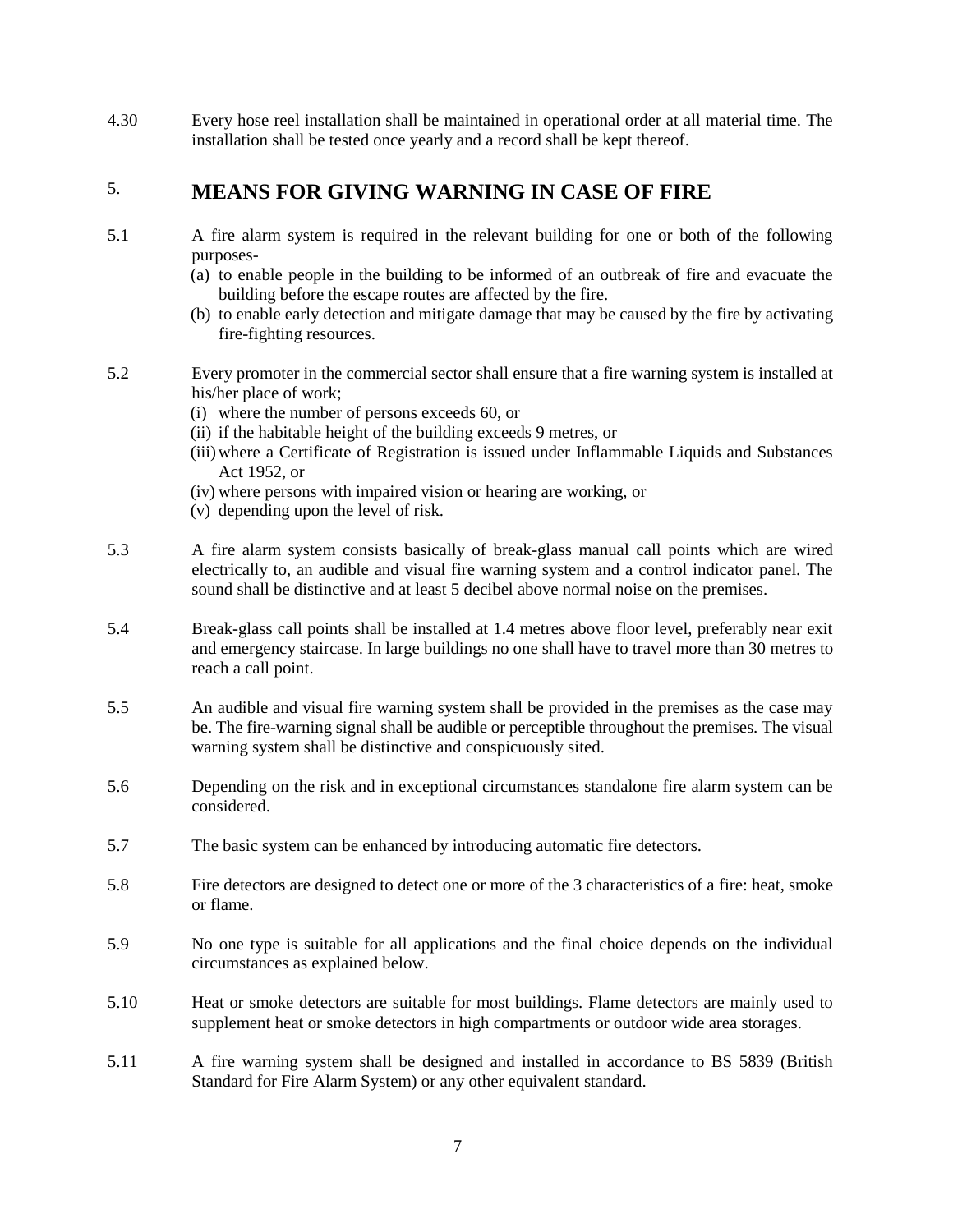5.12 Every component of the system shall be tested in accordance to BS 5839 and maintained in operational order. A record of the test shall be kept.

### <span id="page-8-0"></span>6. **STORAGE/RETAIL OF INFLAMMABLE LIQUIDS AND SUBSTANCES**

## 6.1 *Liquefied Petroleum Gas – LPG*

A Certificate of Registration is required where the storage or handling of liquefied petroleum gas in bulk or in cylinders exceeds 500 kg.

#### 6.1.1 *If the total weight of LPG in single cylinder up to 50 kg used stored or handled does not exceed 500 kg.*

- (a) cylinders shall be kept upright in a well-ventilated place, preferably outside the building and away from any source of heat, combustible materials and electrical circuits;
- (b) cylinders shall be kept away from exits or area used for circulation of people. Cylinders shall not be kept under stairways;
- (c) cylinders shall be kept in areas where it will not be physically damaged;
- (d) cylinders shall be secured to prevent them from falling or being knocked over and shall be on flat and firm surfaces;
- (e) fittings recommended for the equipment shall be used;
- (f) appliances and accessories shall be maintained in good working order;
- (g) the rubber hose/other connections and regulator shall be in good working condition;
- (h) Rubber hose/ tubing's and regulator shall be replaced before the expiry dated as stated on the items and as recommended by manufacturers;
- (i) Empty cylinders shall be kept away from full cylinders;
- (j) A One 4 kg dry powder fire extinguisher shall be provided;
- (k) signs of "DANGER No SMOKING" in letters of not less than 100 millimetres shall be conspicuously displayed near the LPG storage area.

## 6.1.2 *If the total weight of LPG in single cylinder up to 50 kg used, stored or handled exceed 500 kg but does not exceed 1650 kg*

- (a) cylinders shall be designed, fabricated, listed and marked(stamped) in accordance with regulations;
- (b) defective cylinders shall be returned to supplier;
- (c) cylinders and systems shall be secured against accidental dislodgement;
- (d) storage, use and handling areas shall be secured against unauthorised entry;
- (e) cylinders and system shall be protected from physical damage;
- (f) guard posts or other means shall be provided to protect compressed gas cylinders and system from vehicular damage;
- (g) cylinders shall be separated from combustible material, waste, vegetation , source of heat and conditions that present exposure hazard to or from each other;
- (h) cylinders shall be protected from direct contact with soil or surfaces where water might accumulate, in order to prevent bottom corrosion;
- (i) the layout plan of installation shall be submitted to the Mauritius Fire and Rescue Service to ensure conformity;
- (j) one 9 kg dry powder fire extinguisher shall be provided;
- (k) signs of "DANGER– No SMOKING" in letters of not less than 100 millimetres shall be conspicuously displayed.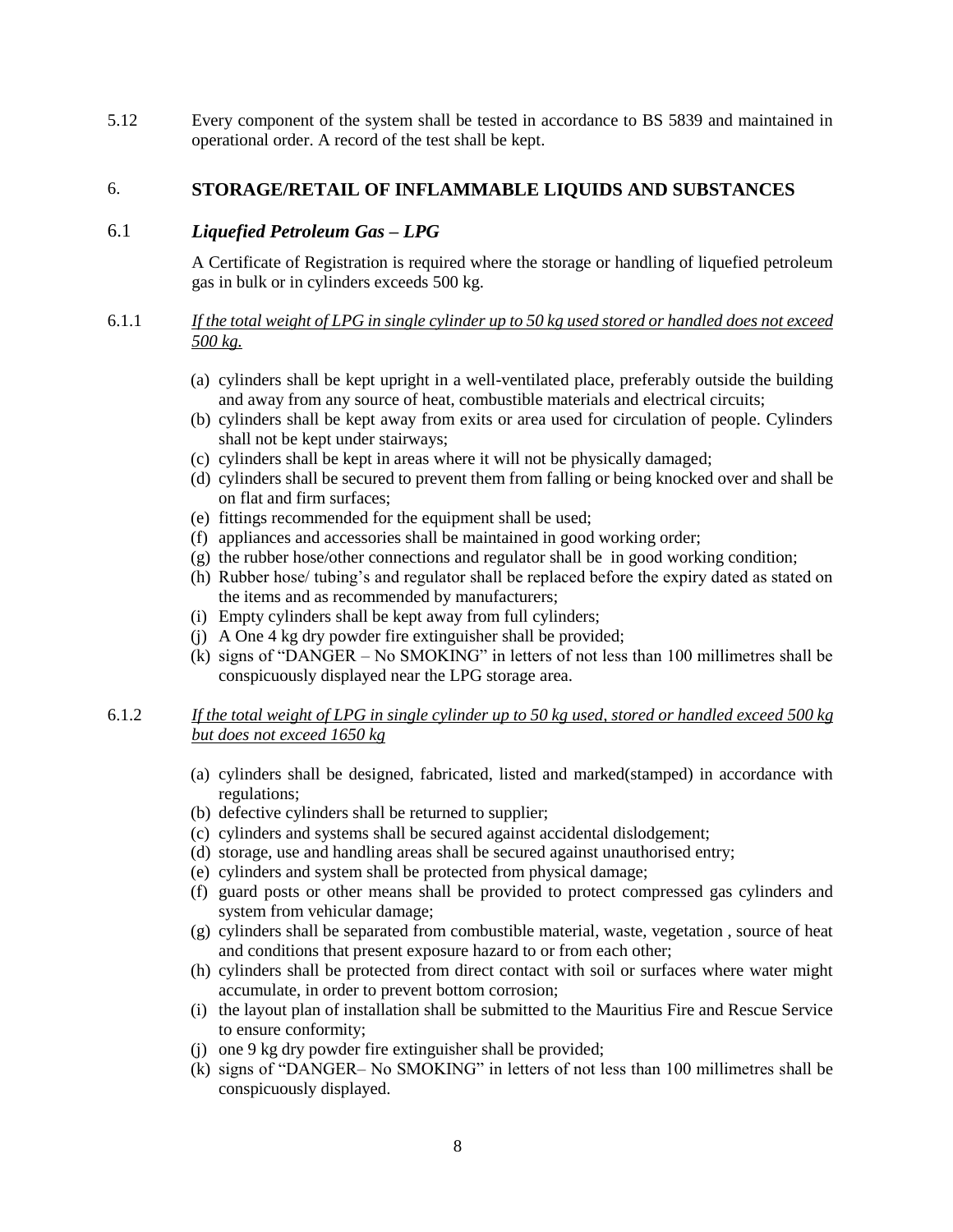## 6.1.3 *If the total weight of LPG in single cylinder up to 50 kg used, stored or handled exceed 1650 kg*

In addition to requirements highlighted in section 6.1.2 (a) to  $(k)$  where the total weight of gas in cylinders exceeds 1650 kg the cylinders shall be stored in a storage shed separate from any other buildings and boundary as follows-

#### **Weight in kg Distance**

|                                                                         | in metre |
|-------------------------------------------------------------------------|----------|
| Where the weight of the gas exceeds 1650 kg but does not exceed 3300 kg |          |
| Where the weight of the gas exceeds 3300 kg but does not exceed 4050 kg |          |

Where the weight of the gas exceeds 3300 kg but does not exceed 4950 kg 3 Where the weight of gas exceeds 4950 kg 15

The storage shed shall be constructed as follows-

- (a) be constructed of stone, brick, concrete or other approved fire-resisting material.
- (b) have a door in an outside wall thereof which shall be so constructed as to open outwards.
- (c) have adequate ventilation provided at the top and bottom of in outside wall.
- (d) in no case have any door or ventilation in an inside wall between the store and the premises to which it is attached.

#### 6.1.4 *If the total weight of LPG in Bulk Tank used, stored or handled does not exceed 500 kg*

- (a) tanks shall be designed, fabricated, listed and marked (stamped) in accordance with regulations;
- (b) defective tanks shall be returned to supplier;
- (c) tanks and systems shall be secured against accidental dislodgement;
- (d) storage, use and handling areas shall be secured against unauthorised entry;
- (e) tanks and system shall be protected from physical damage;
- (f) guard posts or other means shall be provided to protect compressed gas tanks and system from vehicular damage;
- (g) tanks shall be separated from combustible material, waste, vegetation , source of heat and conditions that present exposure hazard to or from each other;
- (h) tanks shall be protected from direct contact with soil or surfaces where water might accumulate, in order to prevent bottom corrosion;
- (i) the layout plan of installation shall be submitted to the Mauritius Fire and Rescue Service to ensure conformity;
- (j) the gas storage installation shall be protected by a water spray system;
- (k) one 9kg dry powder fire extinguisher shall be provided;
- (l) signs of "DANGER-No SMOKING" in letters of not less than 100 millimetres shall be conspicuously displayed;

## 6.1.5 *If the total weight of LPG in Bulk Tank used, stored or handled exceed 500 kg but not 1650 kg*

- (a) tanks shall be designed, fabricated, listed and marked(stamped) in accordance with regulations;
- (b) defective tanks shall be returned to supplier;
- (c) tanks and systems shall be secured against accidental dislodgement;
- (d) storage, use and handling areas shall be secured against unauthorised entry;
- (e) tanks and system shall be protected from physical damage;
- (f) guard posts or other means shall be provided to protect compressed gas tanks and system from vehicular damage;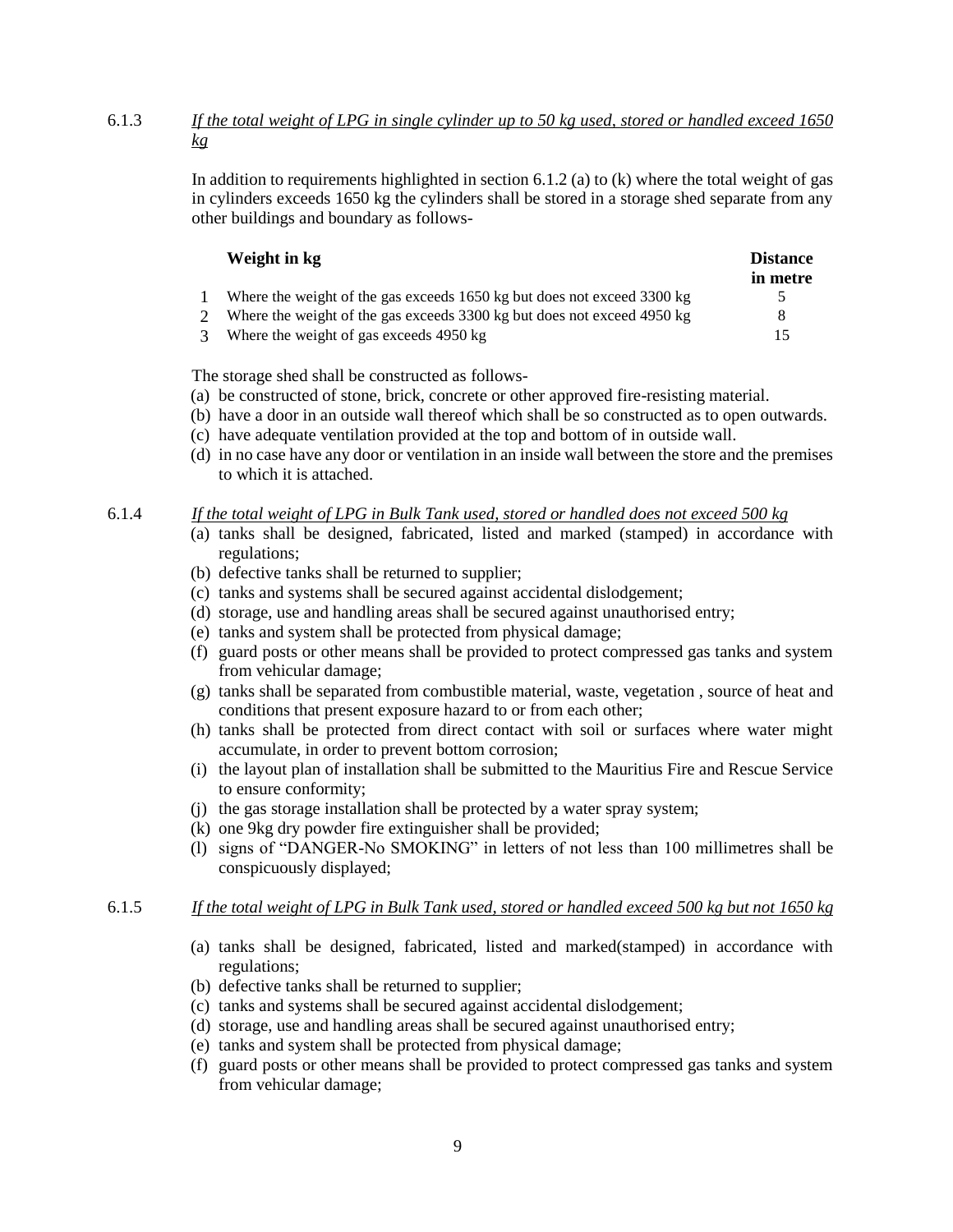- (g) tanks shall be separated from combustible material, waste, vegetation , source of heat and conditions that present exposure hazard to or from each other;
- (h) tanks shall be protected from direct contact with soil or surfaces where water might accumulate, in order to prevent bottom corrosion;
- (i) the layout plan of installation shall be submitted to the Mauritius Fire and Rescue Service to ensure conformity;
- (j) the gas storage installation shall be protected by a water spray system;
- (k) one 9kg dry powder fire extinguisher shall be provided;
- (l) signs of "DANGER-No SMOKING" in letters of not less than 100 millimeters shall be conspicuously displayed;

#### 6.1.6 *If the total weight of LPG in Bulk Tank used, stored or handled exceed 1650 kg*

In addition to requirements highlighted in section 6.1.5 (a) to (1) where the total weight of gas in bulk tank exceeds 1650 kg the tank shall be stored in a storage shed separate from any other buildings and boundary as follows-

|   | Weight in kg                                                            | <b>Distance</b><br>in metre |
|---|-------------------------------------------------------------------------|-----------------------------|
|   | Where the weight of the gas exceeds 1650 kg but does not exceed 3300 kg |                             |
|   | Where the weight of the gas exceeds 3300 kg but does not exceed 4950 kg | x                           |
| 3 | Where the weight of gas exceeds 4950 kg                                 |                             |

The storage shed shall be constructed as follows-

- (i) Shall be constructed of stone, brick, concrete or other approved fire- resisting material and shall have a solid floor of similar material.
- (ii) Shall be so constructed that any door thereof opens outwards.
- (iii)Shall have adequate ventilation provided at the top and bottom of the walls thereof.
- (iv) No other matter or substance shall be placed in a storage shed with bulk tanks containing gas.
- (v) No valve of any bulk tank containing gas shall be opened in a storage shed and no other work shall be permitted or carried on within a storage shed unless the area is separated by a properly constructed wall.

#### 6.2 *Inflammable Liquids – M/Spirits, Alcohol, Kerosene, etc*

- 6.2.1 Promoters of the commercial sector shall be allowed to use, store and handle inflammable liquids up to a maximum of 200 litres, if the liquid has a flash point of  $22.7^{\circ}$ C or less or 400 litres if the liquid has a flash point between  $22.7^{\circ}$ C to  $43^{\circ}$ C.
- 6.2.2 If the quantity used/stored or handled exceeds the quantity mentioned in 6.2.1 the promoter shall keep the liquid in a store constructed for the purpose.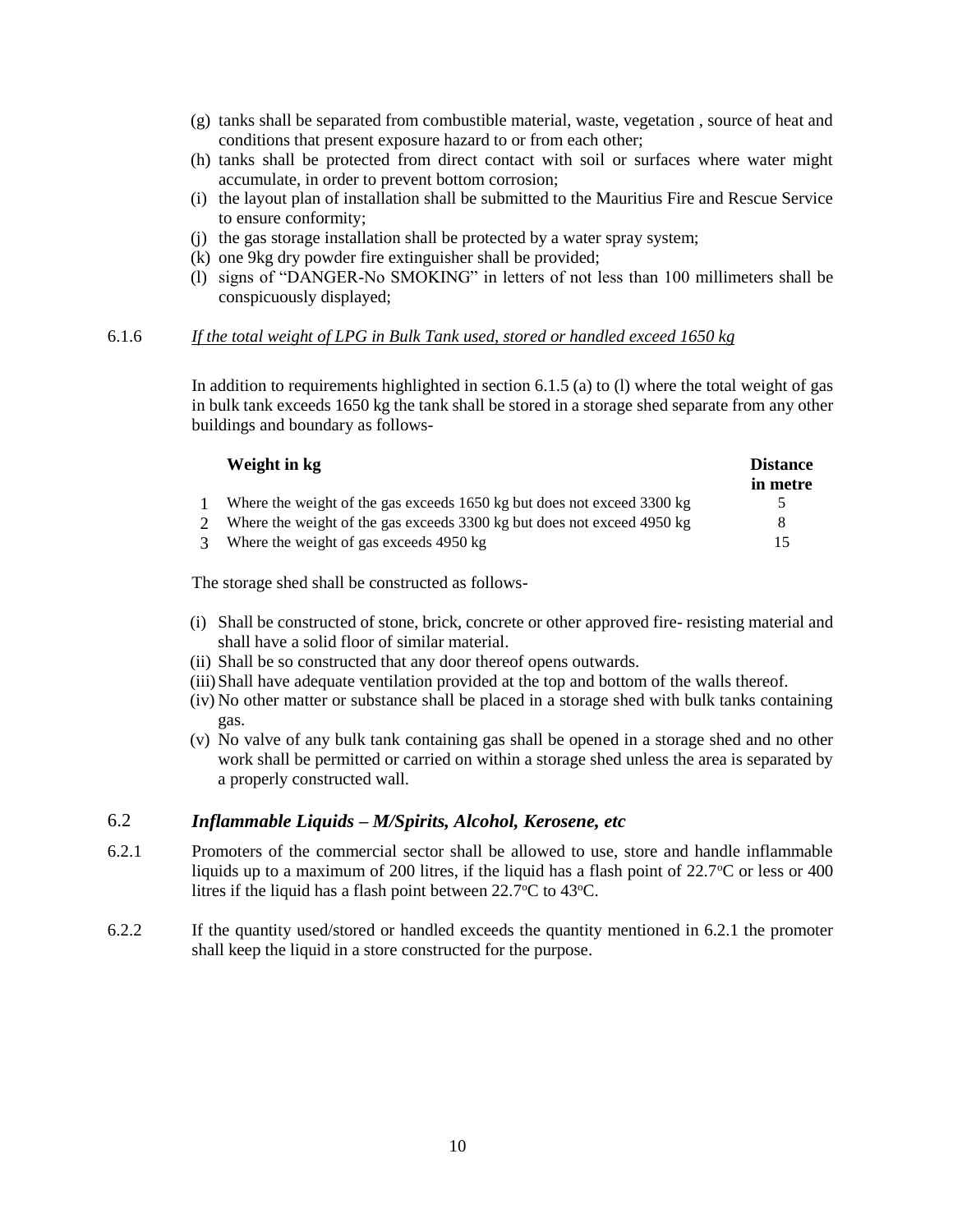- 6.2.3 The store shall be constructed according to the following specification-
	- (a) the walls shall be constructed of brick, stone, concrete or other non-inflammable material, the floor of concrete or other impervious material and the roof of reinforced concrete or other non-inflammable material;
	- (b) the store shall be provided with a well-fitted metal sliding door, or a metal door opening outwards of not less than 3.5 millimetres thick, carried on an iron door frame. Such door shall have an all-round over-lap of not less than 50 millimetres and shall be fitted with a substantial lock;
	- (c) window frames shall be constructed of metal and fitted with fire resisting glass panes or metal sheets;
	- (d) Every store shall be constructed in such manner or surrounded by walls not less than 150 millimetres in height forming a well of such character that the inflammable liquid contained therein cannot escape therefrom;
	- (e) Low and high level means of ventilation shall be provided in the store;
	- (f) The openings shall be protected by non-corrodable wire gauze of not less than **0.9** millimetres;
	- (g) A store shall not be situated in such a position that it will impede the escape of any person from the premises, or endanger any room, building, or premises in the case of fire;
	- (h) Any store with a floor area in excess of 10 square metres shall be provided with at least two doors, constructed as described in paragraph (b) above;
	- (i) Every store shall be maintained at all times in accordance with the provisions of these specifications.
- 6.2.4 All lights installed shall be of incandescent electric type which shall be enclosed in an outer flame proof fitting and all wiring shall be armoured cable or enclosed in seamless metal tubes, the junctions of which are screwed together. All switches, junction boxes, fuses and other electrical equipment shall be outside the store. All armoured cables and seamless tubes shall be efficiently earthed.
- 6.2.5 No person shall use any store or cause or permit such store to be used, for any purpose other than the storage of inflammable liquid, oils and their containers, or engage in, or cause or permit any other person to be engaged in, any store unless all the doors of the store are fully open and kept entirely unobstructed.
- 6.2.6 No person shall enter any store or cause or permit any store to be entered without the express permission of the occupant or other responsible person in charge of such store.
- 6.2.7 For each store on the premises two 9 kg dry powder fire extinguishers and two 9 litres sand buckets shall be installed.
- 6.2.8 Prior to constructing the store the promoter shall have the plan of the store approved by the Mauritius Fire and Rescue Service after payment of a prescribed fee.

#### 6.3 *Carbide of Calcium*

#### *Storage/Retail of Carbide of Calcium*

6.3.1 If the quantity used or stored is less than 2.5 kg. The Calcium of carbide shall be kept in separate hermitically – closed vessels containing not more than half a kilogram each.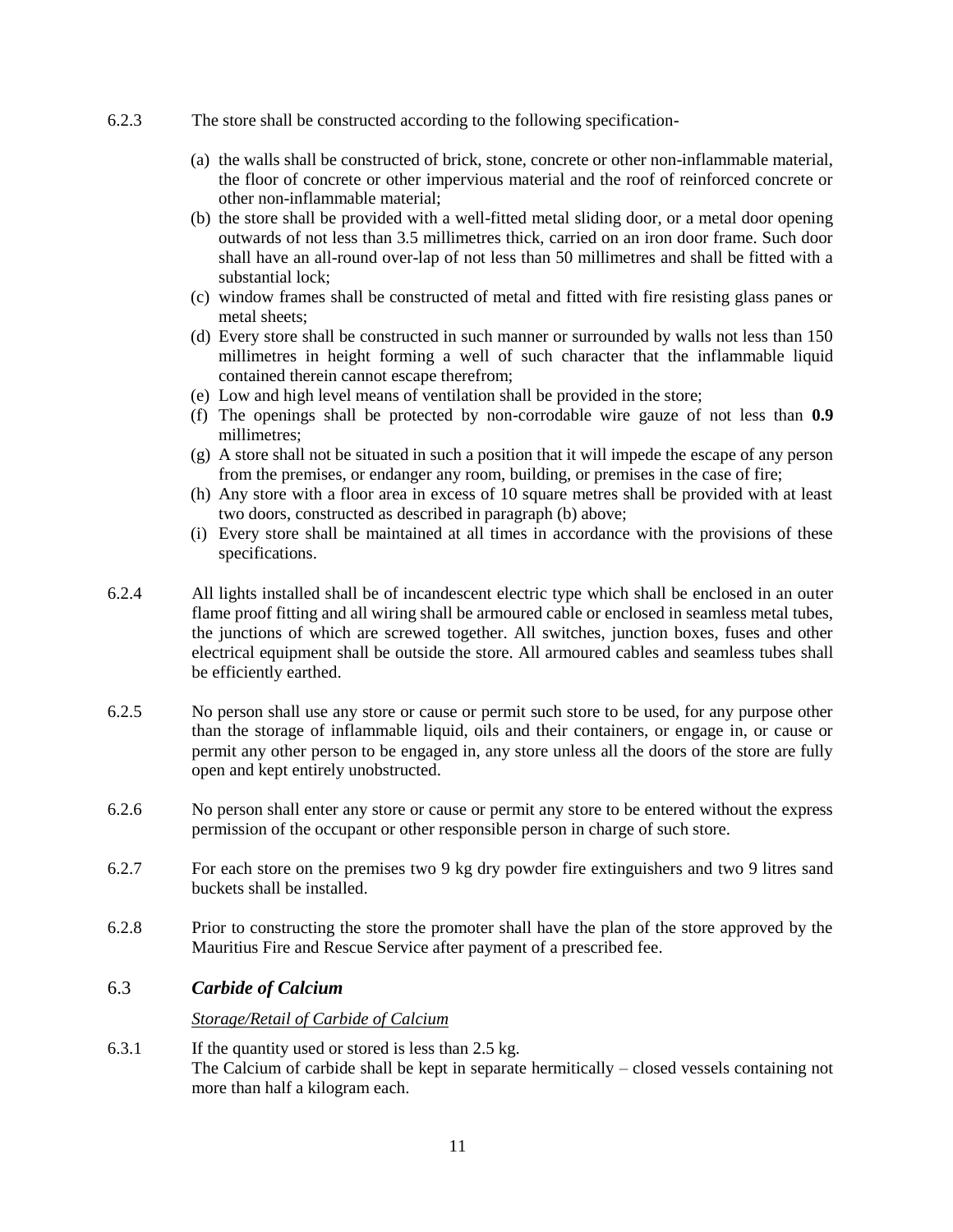- 6.3.2 If the quantity used or stored does not exceed 14 kg.
	- (a) The Carbide of Calcium shall be kept only in metal vessel or vessels hermetically closed at all times when the carbide is not actually being placed in or withdrawn from such vessel or vessels.
	- (b) The vessels containing Carbide of Calcium shall be kept in a dry and well ventilated place away from any source of heat and away from other combustible materials.
	- (c) Precaution shall be taken to prevent unauthorised persons having access to the Carbide.
	- (d) Notice shall be given of such keeping to the Chief Fire Officer.
- 6.3.3 If the quantity used or stored exceeds 14 kg and is below 250 kg, the promoter shall adhere with the following precautions.
	- (a) The Carbide of Calcium shall be in watertight and airtight metal containers of sufficient strength to permit handling without rupture.
	- (b) The vessels shall be hermetically-closed at all times when the Carbide is not actually being placed in or withdrawn from such vessel.
	- (c) The vessels containing Carbide of Calcium shall be kept in a dry well ventilated place away from any source of heat and away from other combustible materials.
	- (d) Precaution shall be taken to prevent unauthorised persons having access to the Carbide.
	- (e) Sign of 'Carbide of Calcium', 'Dangerous if not kept dry' in block letters of not less than 50 millimetres high and the following caution 'The contents of this package are liable, if brought into contact with moisture, to give highly inflammable gas' shall be displayed.
	- (f) The vessels containing Carbide of Calcium shall be kept above ground level on pallets and shall be well secured to prevent them from falling or being knocked over.
- 6.3.4 If the quantity used or stored exceeds 250 Kg, the promoter shall-
	- (a) submit a plan showing the place where it is proposed to keep the substance, and the building and structures within 15 metres of such place to the Chief Fire officer. A sectional elevation of the storage place shall also be shown.
	- (b) The substance shall be kept in a store.

#### 6.3.5 *Construction of Store-*

- (a) Every store shall be constructed of fire resisting material with the door opening outwards or of a sliding type, and so maintained as at all times to be free from water and shall have no cellar or basement beneath. The floor shall be raised above the surrounding ground level, or other suitable precautions taken to the approval, in writing, of the Chief Officer to prevent flood water coming into contact with the Carbide of Calcium.
- (b) Adequate ventilation shall be provided at high and low levels in the storage place, and in any place in which Carbide of Calcium is used, and no vessels or other articles shall be so placed as to obstruct such ventilating apertures.
- (c) Sign of "CARBIDE OF CALCIUM" in block letters of not less than 100 millimeters high shall be conspicuously displayed outside the storage area.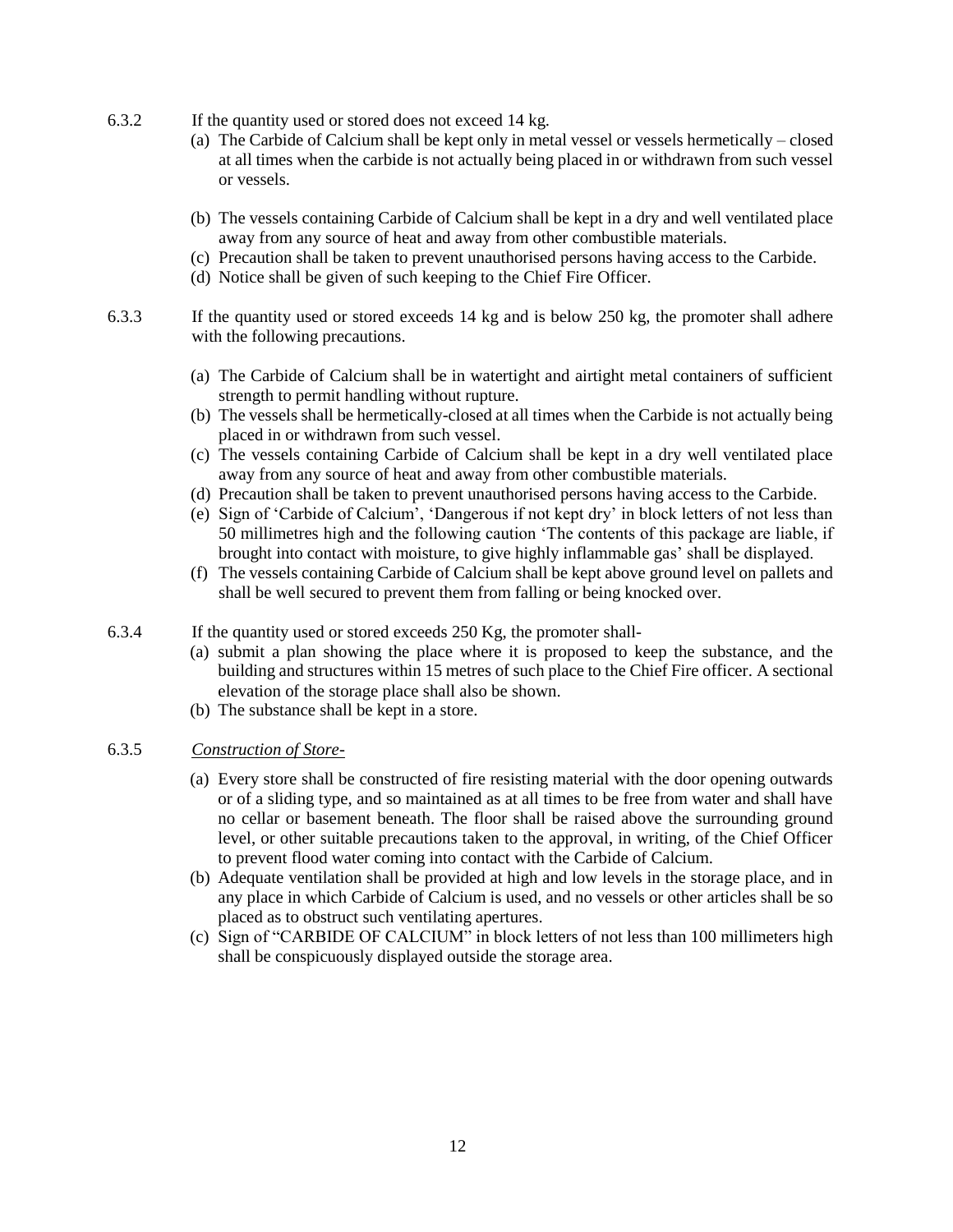#### 6.3.6 *Means for fighting fire*

|     | Quantity                                     | Types of Dry Powder Fire<br><b>Extinguisher</b> |
|-----|----------------------------------------------|-------------------------------------------------|
| (a) | Exceeding 14 Kg but not exceeding 500 Kg     | One 9 Kg                                        |
| (b) | Exceeding 500 Kg but not exceeding 2500 Kg   | Two $9$ Kg                                      |
| (c) | Exceeding 2500 Kg but not exceeding 5000 Kg  | Three $9$ Kg                                    |
| (d) | Exceeding 5000 Kg but not exceeding 25000 Kg | Four 9 Kg                                       |
| (e) | Exceeding 25000 Kg                           | One 50 Kg mounted on trolley                    |

# <span id="page-13-0"></span>7. **HAZARDOUS MATERIAL**

## 7.1 *Storage/retail of pesticides, insecticides, fungicides, fertilizers and other chemicals*

- (a) Promoter shall comply with the conditions of the  $16<sup>th</sup>$  Schedule of the Dangerous Chemicals Control Act 2004.
- (b) Pesticides, insecticides, fungicides, fertilizers and other chemicals shall be stored on noncombustible racks and in sealed packs as received from distributors.
- (c) The different types of substances shall be physically separated from each other and inadvertent mixing shall be strictly avoided.
- (d) Care shall be taken to avoid spillage. Any small spill shall be immediately cleaned and the waste shall be carefully disposed of.
- (e) Storage site shall be provided with low and high ventilation at least on two opposite sites.
- (f) Electrical appliances used for this purpose shall be flame proof.
- (g) Sign of 'DANGEROUS CHEMICALS' in letters of not less than 100 millimetres shall be displayed on the storeroom.
- (h) "No Smoking" signs shall be conspicuously displayed.
- <span id="page-13-1"></span>(i) No person shall use any store or cause or permit such store to be used, for any purpose other than the storage of chemicals.

# 8. **MISCELLANEOUS REQUIREMENTS**

#### 8.1 *Electrical Installation*

- 8.1.1 The design, construction, maintenance or alteration of installations shall be carried out by competent persons according to MS 63.
- 8.1.2 All electrical systems shall be constructed, installed, protected, maintained, inspected and tested, so as to minimise the risk of fire.
- 8.1.3 All electrical conductors shall be of sufficient size and current-carrying capacity for the purposes for which they are intended.
- 8.1.4 Every electrical joint and connection shall be of proper construction as regards conductance, insulation and mechanical strength.
- 8.1.5 Every installation and every circuit shall be protected by means of fuse, circuit breakers and earthing.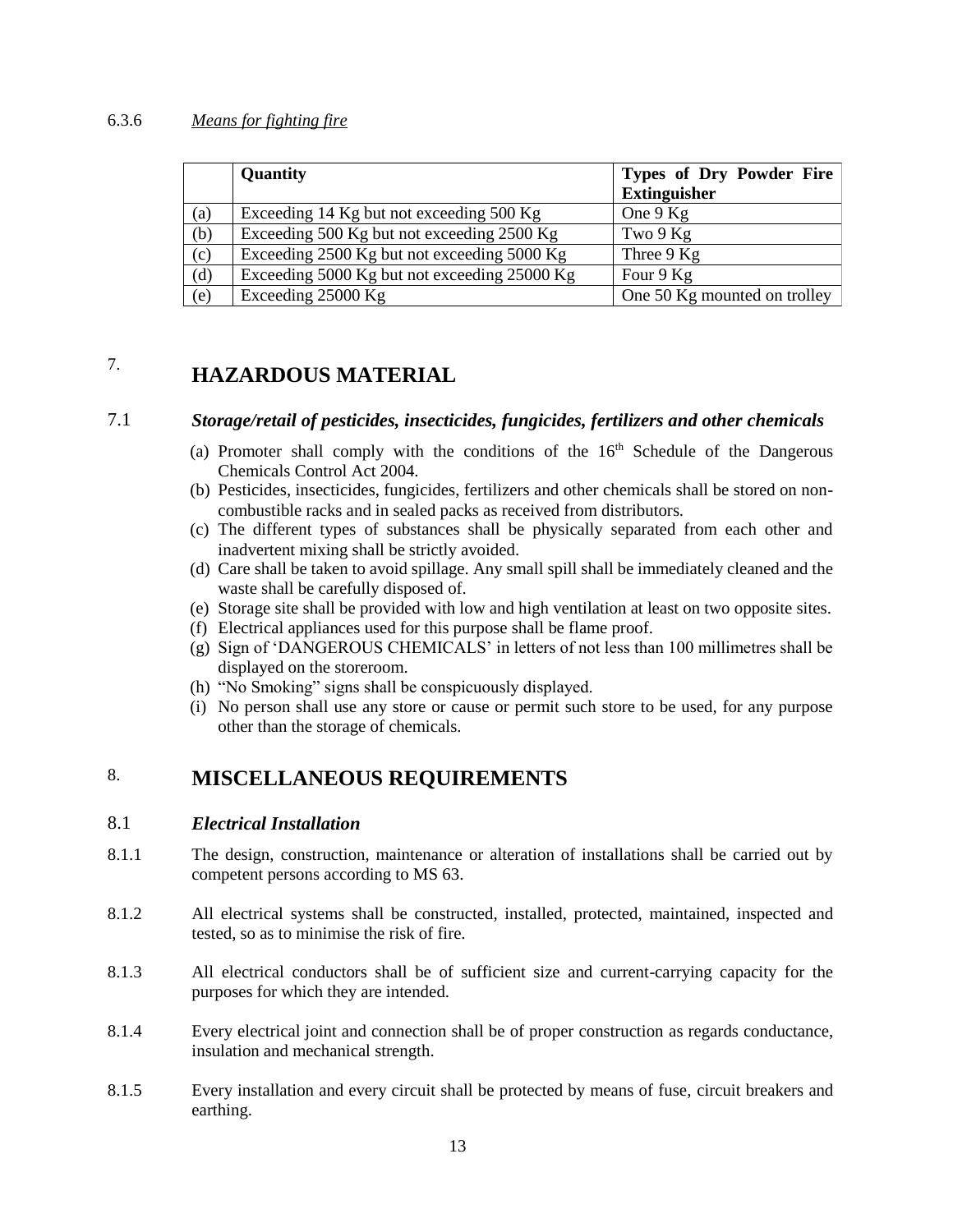- 8.1.6 Every circuit shall be so arranged as to prevent the persistence of dangerous earth leakage currents.
- 8.1.7 Effective means, suitably placed for ready operations shall be provided to cut off the supply of electrical energy on any electrical equipment, in order to prevent or remove danger.
- 8.1.8 Every installation shall be divided into circuits as necessary to avoid danger in the event of a fault and facilitate safe operations, inspections, testing and maintenance.
- 8.1.9 Protective devices shall be arranged and identified so that the circuits protected are easily recognized.
- 8.1.10 Cables to be installed on walls shall incorporate a sheath suitably resistant to any mechanical damage likely to occur, or to be contained in a conduit system or other enclosure affording adequate protection against such damage.
- 8.1.11 All fixed luminaries and lamps shall be placed or guarded so as to prevent ignition of any material which in the conditions of use foreseen, are likely to be placed in proximity to the luminaries or lamps. Any shade or guard used for this purpose shall be suitable to withstand the heat from the luminaries or lamp.

# 8.2 *Housekeeping*

- 8.2.1 Housekeeping in relation to fire safety is the day to day management of fire hazards to minimise the occurrence of fire.
- 8.2.2 A high standard of cleanliness shall be observed at the place of work.
- 8.2.3 Waste products shall be regularly collected and carefully disposed of. Weeds and dry grasses shall be removed.
- 8.2.4 Areas in and around the building shall be kept free from accumulated waste materials.
- 8.2.5 A 'No Smoking' policy shall be enforced and "No Smoking" signs shall be displayed.
- 8.2.6 Walls and fences shall always be kept in good condition.
- 8.2.7 When repair works are being carried out fire precautions shall be observed and fire protection measures maintained.

# <span id="page-14-0"></span>9 **FIRE PREVENTION**

- 9.1 Fire prevention principles and measures are aimed at avoiding the inception of a fire
- 9.2 They involve the control of fire hazards at the place of work and observance of basic rules to avoid ignition sources coming into contact with combustible materials.
- 9.3 Every promoter of a commercial sector shall ensure that his/her employees are aware of basic fire prevention measures and strictly observe the rules at the place of work.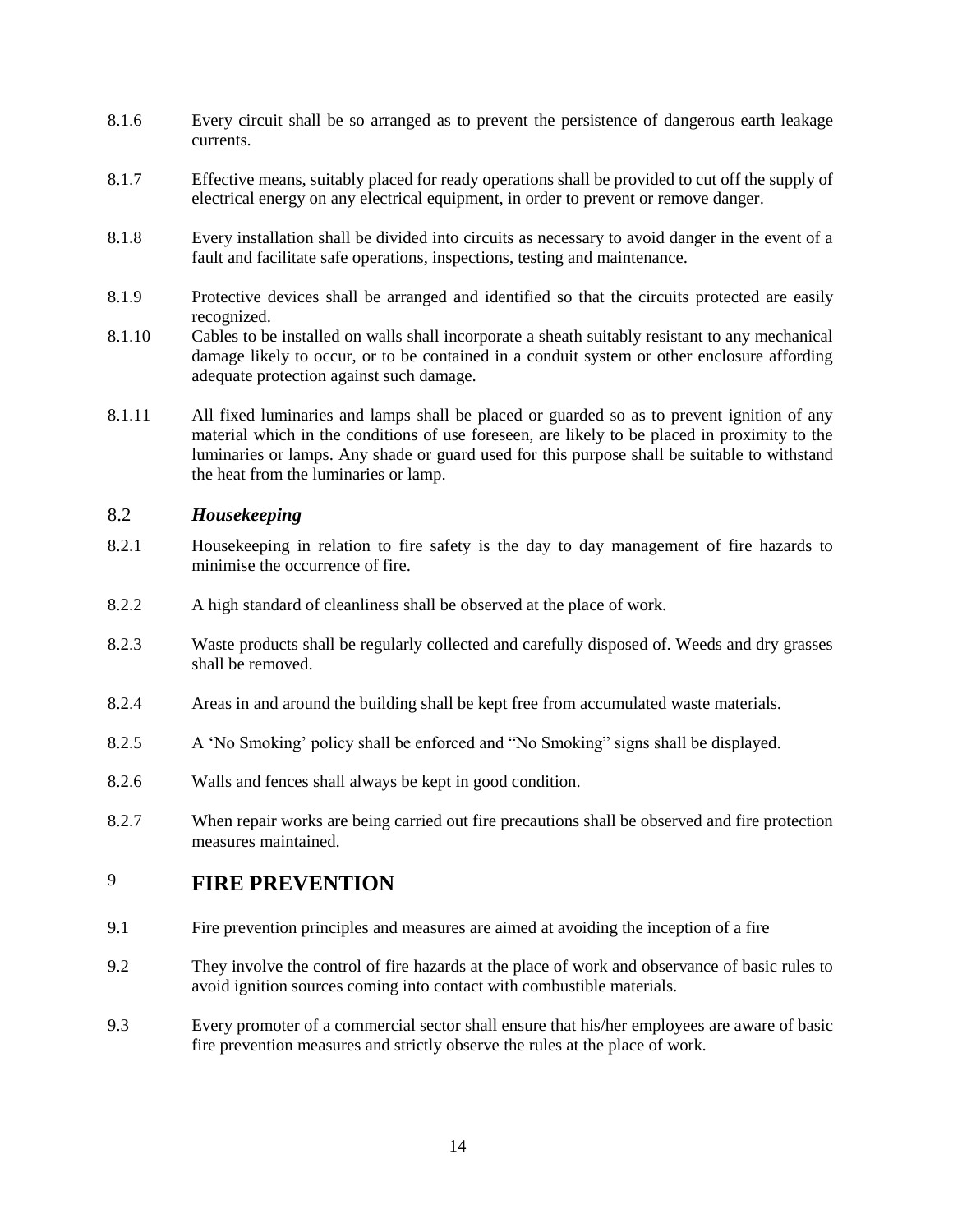- 9.4 The main causes of fire are-
	- (a) faulty electrical equipment/installations;
	- (b) smoking materials;
	- (c) frictional, welding, cutting sparks, naked flames;
	- (d) spontaneous combustion;
	- (e) arson.

9.5 Fire prevention measures with regard to these causes of fire are as follows-

- (a) electrical installation the measures are described at paragraph 7.1;
- (b) smoking material A 'No Smoking' policy shall be enforced at the place of work;
- (c) waste disposal the measures are described at paragraph 7.2;
- (d) flammable products the measures are explained at paragraph 6;
- <span id="page-15-0"></span>(e) arson – daily patrol shall be exercised and strict surveillance shall be enforced.

# 10. **FIRE PROCEDURE**

- 10.1 A fire procedure outlines the main features of a fire emergency response plan which the promoter in the commercial sector shall establish and implement.
- 10.2 The plan contains measures to prevent the occurrence of a fire, fire protection measures and the course of action to be taken in the event of a fire.
- 10.3 The requirements for fire protection have been highlighted in Section 2 to 7.
- 10.4 Fire preventive measures have been described in Section 8.
- 10.5 Actions to be taken in the event of a fire include the following
	- a) Raise the alarm any one who discovers a fire shall immediately inform all his/her colleagues and neighbours who might be affected by the fire.
	- b) Call the Mauritius Fire and Rescue Service Dial 115
		- Give the Service precise information concerning the fire including
			- a. Your name and telephone number
			- b. the exact location of building/site
			- c. the nature of the fire or whether persons are trapped
	- c) Attack the fire Try to extinguish the fire with the available first aid fire fighting equipment provided **it is safe to do so.**
	- d) Evacuate the building –

All persons not involved in fighting the fire shall leave the premises through the nearest exit

- $\triangleright$  Close the door of the room involved in fire
- $\triangleright$  Walk DO NOT RUN
- $\triangleright$  Do not use elevators, always use staircases
- $\triangleright$  Assist the disabled and elderly to an area of refuge or other safe place or assembly point.
- $\triangleright$  Do not go back to the building for any reason until advised to do so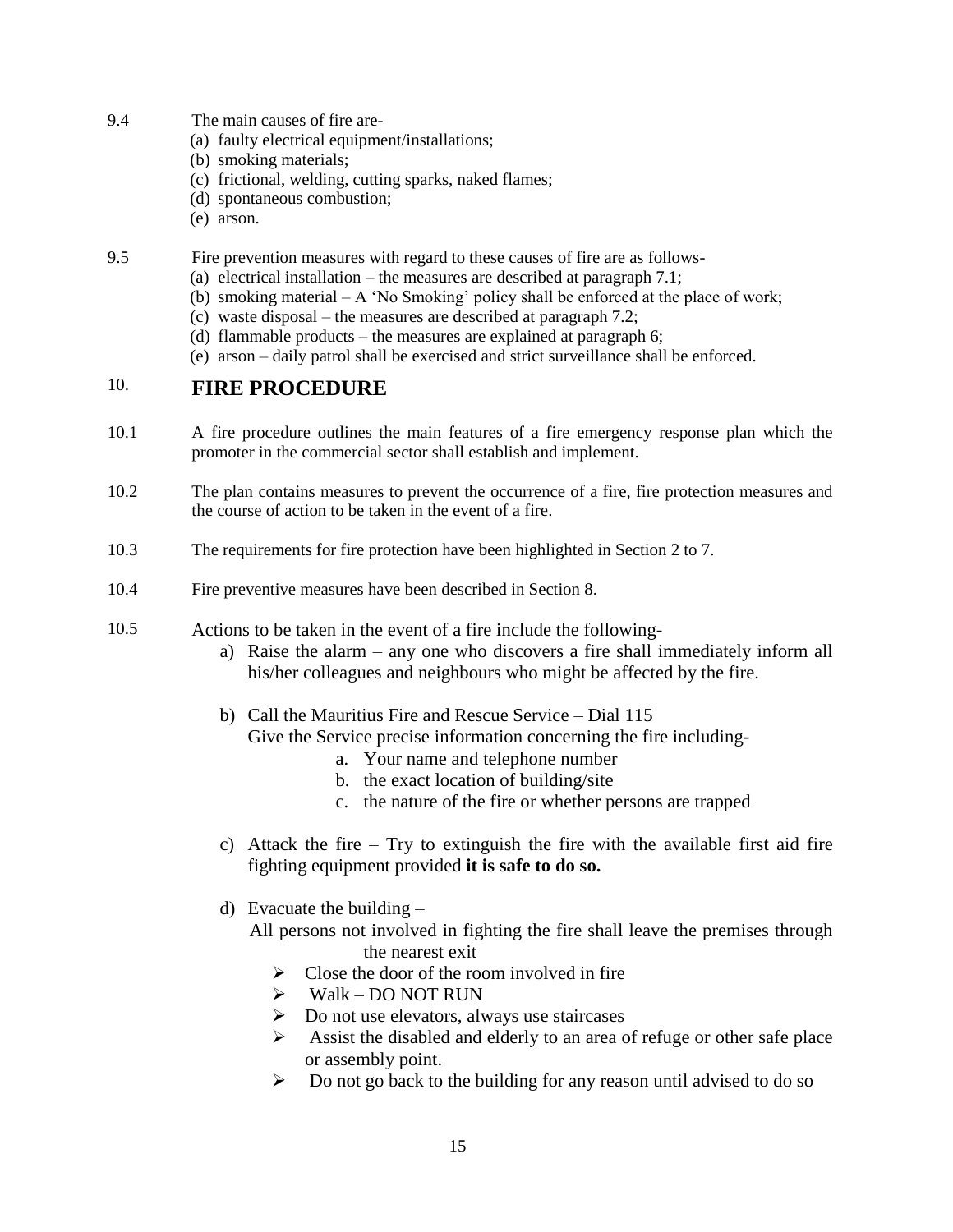- 10.6 The promoter shall designate responsible persons and assign to them specific task as to "who will do what" in the event of a fire.
- 10.7 The promoter shall ensure that the designated persons are trained in their specific task.
- 10.8 The promoter shall ensure that the action plan is implemented through a fire drill conducted at least twice a year and record kept.

# <span id="page-16-0"></span>11. **FIRE RISK ASSESSMENT**

11.1 Ensuring an assessment of the fire risks within one's premises has been carried out is a key part of the 'responsible persons' role.

## 11.2 *The 5 steps of a risk assessment*

- 11.2.1 The following is a summary of the 5 steps the promoter will need to go through to carry out a fire risk assessment within your premises.
- 11.2.2 Step 1 Identify the fire hazards within your premises The Promoter need to identify-
	- (a) Sources of ignition such as naked flames, heaters or sparks.
	- (b) Sources of fuel such as accumulated waste, display materials, textiles or overstocked products.
	- (c) Sources of additional oxygen such as forced air circulation or medicinal or commercial oxygen
	- (d) supplies.
- 11.2.3 Step 2 Identify people at risk
	- The Promoter need to identify any people who may be especially at risk such as-
	- (a) People working in close proximity to fire hazards.
	- (b) People working alone or in isolated areas (such as roof spaces or storerooms)
	- (c) Children or parents with babies
	- (d) The elderly or inform and people who are disabled.
- 11.2.4 Step 3 Evaluate, remove, reduce and protect from risk Evaluate the level of risk in your premises. Action should be taken to reduce the level of hazards
	- (a) Replace highly combustible materials with less combustible ones as far as practicable.
	- (b) Ensure adequate separation between combustibles and ignition sources.
	- (c) Operate a "safe smoking" policy.
- 11.2.5 Step 4 Record, plan, instruct and train

In this step, the promoter shall record, plan, instruct, inform and train. The promoter will need to record the hazards and people you have identified as especially at risk in Step 1 and Step 2. The promoter should also record what the he did about it in Step 3. A simple plan can help him achieve this.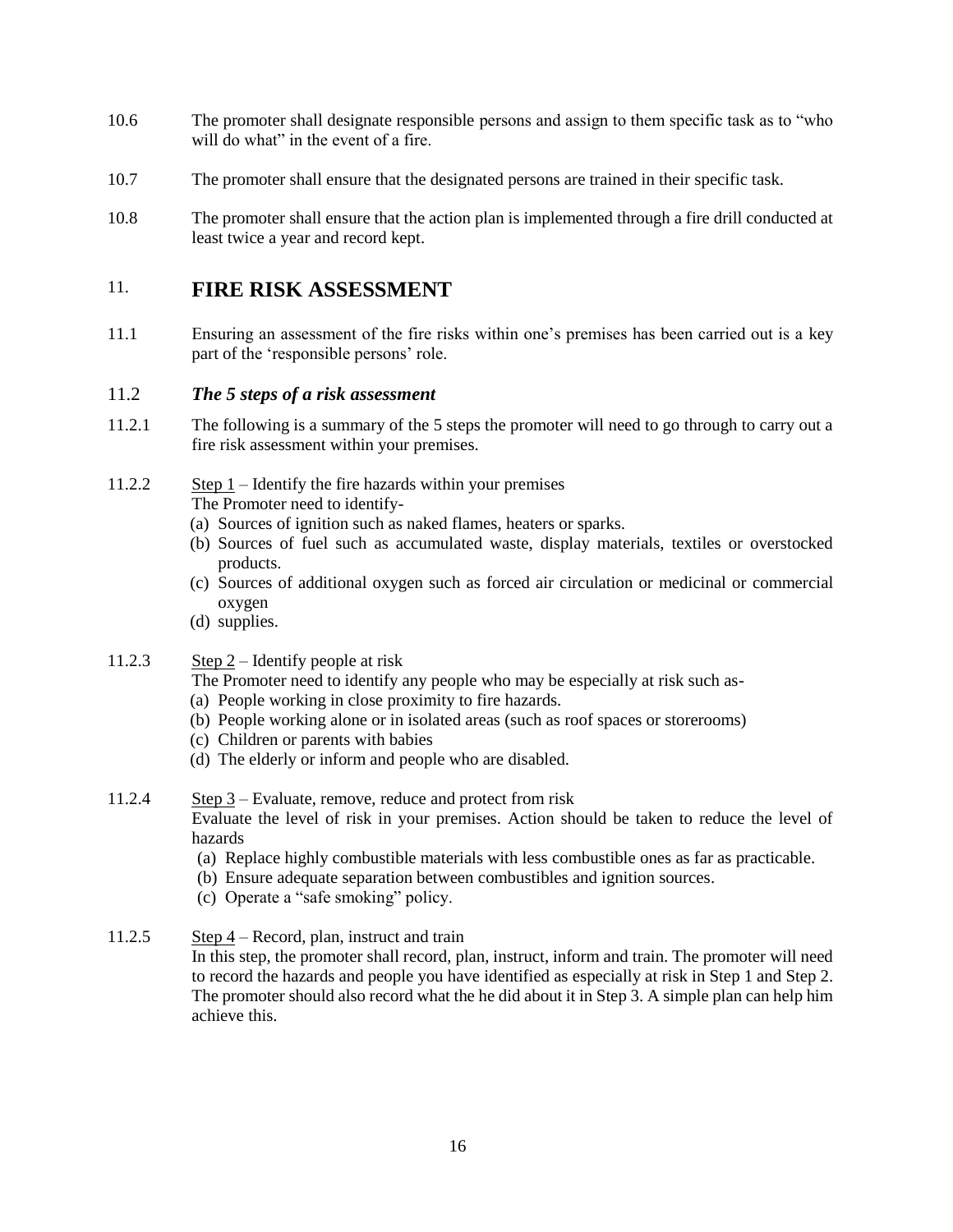11.2.6 Step  $5 -$  Review

<span id="page-17-0"></span>Every time there is a significant change to the level of risk in the premises the fire risk assessment shall be reviewed and updated.

# 12. **PETROL SERVICE STATION**

12.1 A person willing to invest or trade, retail petroleum product shall adhere with the following requirements:

# 12.2 *Application for the approval of plan*

- (a) Every application for the approval of plan shall be made in writing to the Chief Fire Officer.
- (b) Prior to the construction the promoter shall have the plan approved by the Mauritius Fire and Rescue Service after payment of prescribe fee which is non-refundable in the event of the application being rejected or the approval of the Chief Fire Officer being considered null & void.\
- (c) The plan shall be drawn to scale and shall specify the premises including their elevation with regards to adjacent buildings or structure above or below the ground, the inside dimensions shown in figures of any room, building or structure or storage tank in which inflammable liquid is to be stored, used or handled and the material shown in writing with which such room building structure or storage tank is or is proposed to be constructed and Full particulars including position of pumps, storage link and pipelines.

## 12.3 *Fire Equipment*

- (a) For each storage tank on the premises two 9 Kg Dry Powder fire extinguishers and two metal fire buckets of capacity 9 litres filled with dry sand shall be provided OR
- (b) Not more than three 9 Kg Dry Powder fire extinguishers and six fire buckets shall be required to be installed in any premises.
- (c) All fire fighting equipment installed in such premises shall be regularly inspected and tested once yearly. A record of such inspection and test shall be kept.

# 12.4 *Storage Tanks, Pumps, Pipelines and Containers*

#### *Capacity if underground storage tanks*

The capacity of any storage tank, if not within a bulk depot or an aerodrome or landing ground used by aircraft, shall not exceed 13,500 litres.

## 12.5 *Construction of tanks*

- 1. Every storage tank shall be constructed of iron, steel or other suitable metal plates of adequate strength and properly riveted and caulked, welded, brazed or otherwise secured by some equally satisfactory process.
- 2. The top and sides of such tank shall be supported and strengthened by such uprights, girders, angle irons and ties as, having regard to the capacity, shape and situation of the tank, may be necessary to render it sufficiently strong for the purposed to which it is being put.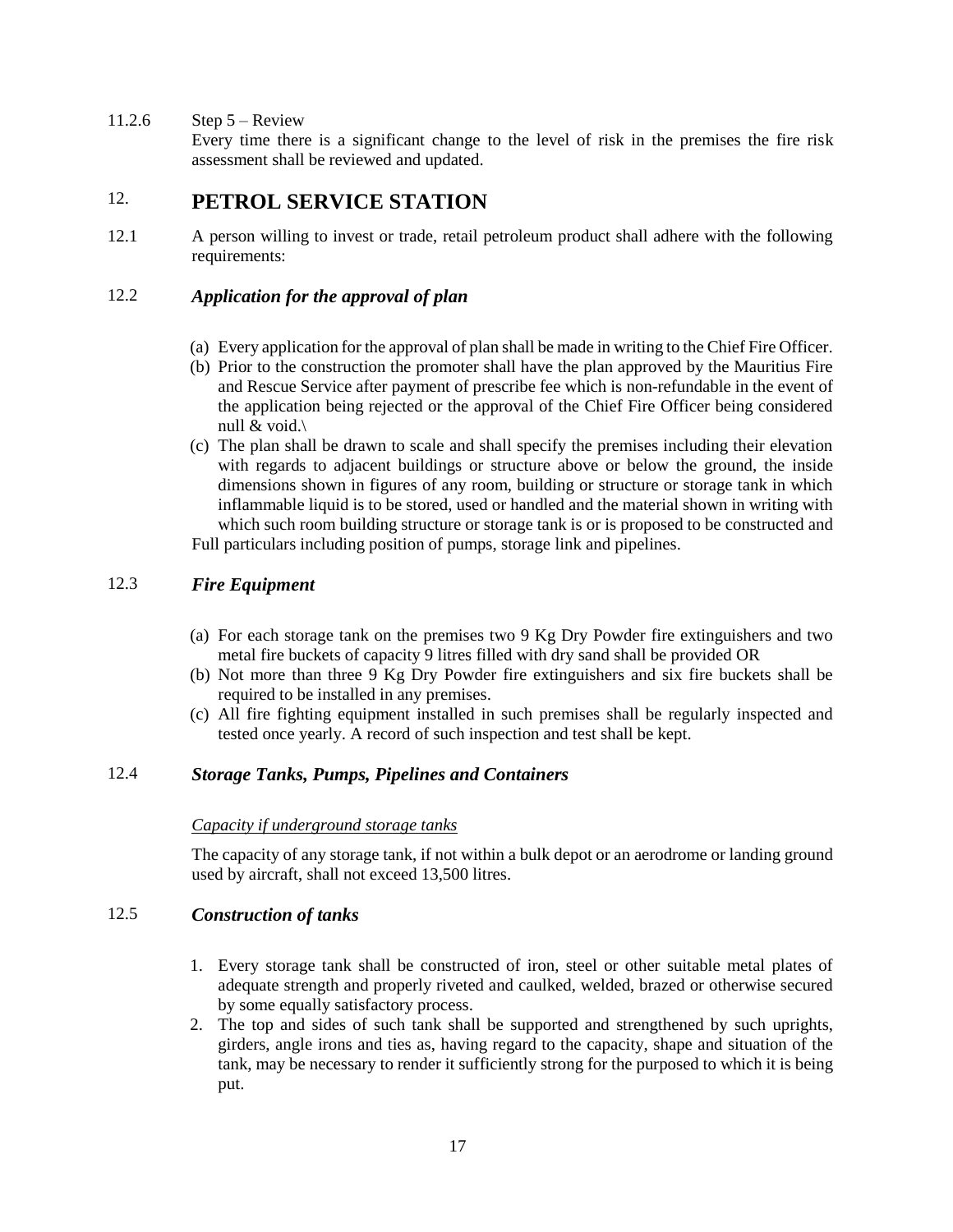- 3. Every opening in any underground storage tank other than a vent pipes shall be securely closed by an effective and properly secured cap, cover tap or valve.
- 4. All pipes other than a ventilating pipe connected to an underground storage tank shall be carried down to within 100 millimetres of the bottom of the tank.
- 5. Every above ground storage tank shall have an adequate system of ventilation so as to prevent excessive internal pressure.
- 6. Every storage tank shall be maintained at all times in accordance with the respective provisions of these guidelines.

#### 12.6 *Installation of Storage Tanks*

Every underground storage tank shall-

- (a) be so installed that the top of the tank is not less than 620 millimetres below the surrounding ground level, or covered with not less than a 150 millimetres thick concrete mat, of earth or sand;
- (b) be set in firm foundations and wholly surrounded with soft earth or sand or encased in concrete;
- (c) with the exception of any opening to the manhole be covered with concrete adequately reinforced in all cases where vehicular traffic passes over such tank;
- (d) be situated within the building line of the premises;
- (e) where such tank is situated in or within 1.5 metres of any basement or cellar, be installed in a chamber of concrete not less than 150 millimetres thick or brick not less than 225 millimetres thick set in cement mortar with the space with the pit surrounding the tank completely filled with closely packed earth or sand.

## 12.7 *Ventilation of underground storage tanks*

Every underground storage tank shall have a ventilating pipe of not more than 50 millimetres nor less than 25 millimetres internal diameter, which pipe shall –

- (a) be carried up to a height of not less than 4 metres into the open air;
- (b) have the upper end protected with a non-corrodable wire gauze of not less than 0.9 millimetre thick secured in such a manner that such gauze may be removed for examination and cleaning;
- (c) terminate at least 7 metres away from any fire, flame or naked light or other agency likely to ignite inflammable liquid or its vapour.

#### 12.8 *Abandoned tanks*

In the event of any underground storage tank being abandoned, the owner of such tank shall cause it to be removed or filled with sand, or liquid concrete, or water, as approved by the Chief Fire Officer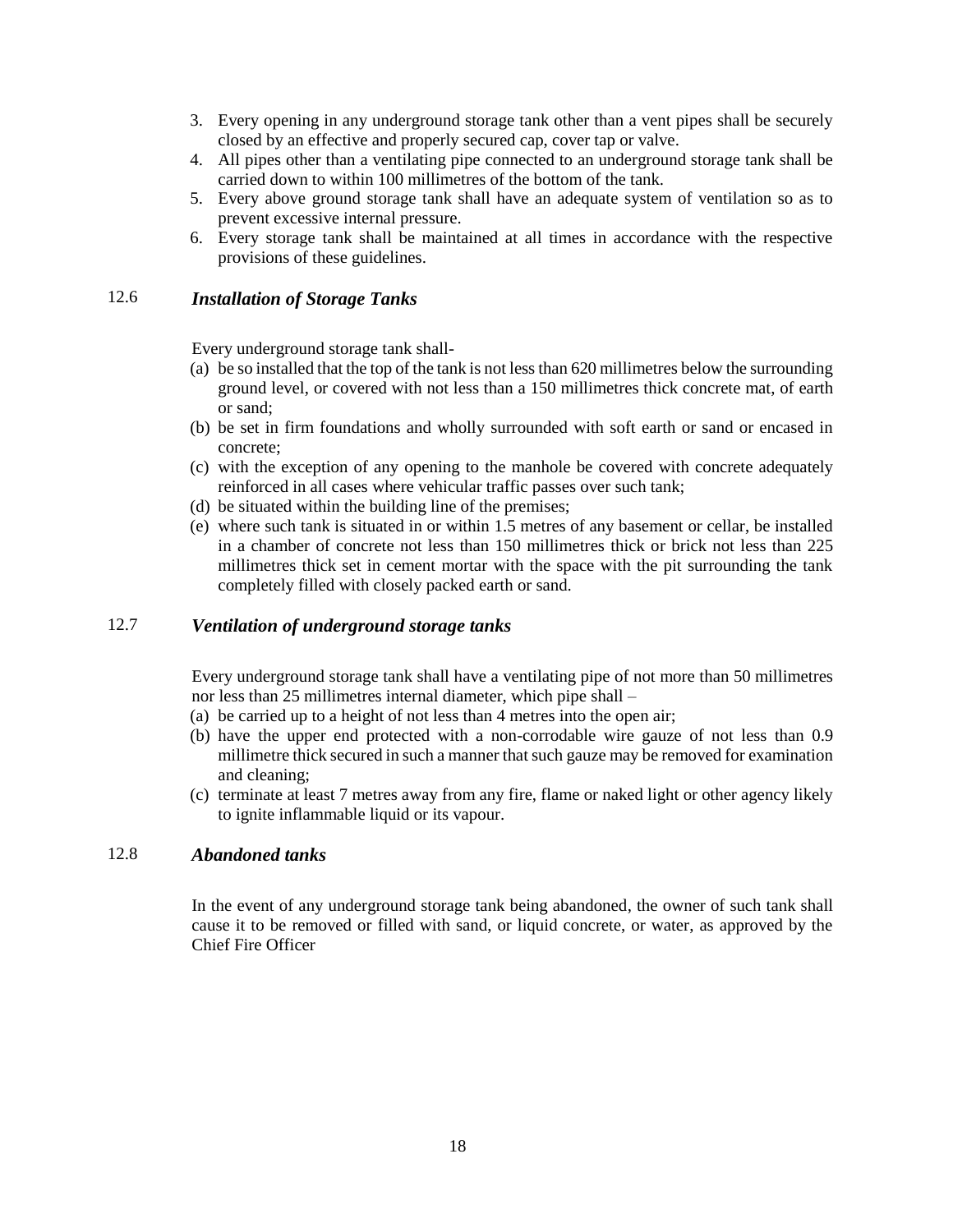## 12.9 *Position of pumps*

No pump or other device used or intended to be used for the issued or transfer of inflammable liquid to any vehicle shall be erected outside the building line of any premises or within 4 metres of any entrance, or exit of a building adjoining any public place:

- i. where such entrance or exit is set back from such public place the pump or device shall be erected not less than 4 m from such public place;
- ii. no such pump or device shall be erected in such a position that a hose can be used for the issue or transfer of inflammable liquid on or across any public place.

### 12.10 *Pumps or ramps*

Pumps or other devices used or intended to be used for the issue of inflammable liquid to motor vehicles or containers shall not be erected on ay ramp or within 4 metres of the beginning of the ramp.

## 12.11 *Pump hoses*

Delivery of inflammable liquid from any pump to the fuel tank or any vehicle shall be made only through sound hose having an earthing wire in its construction efficiently attached to the metal of the pump and to the metal hose nozzle. Except at an aerodrome or landing ground used by aircraft no hose attached to any pump shall exceed 4.5 metres in length measured from the pump to the tip of the nozzle

## 12.12 *Situation of filling pipes and pumps*

- 1. Every pump shall be  $$ 
	- a) at surface level;
	- b) installed in such position that it will not impede the escape of any person from the premises in case of fire;
	- c) so situated or protected by surrounding walls as not to expose adjoining property to the risk of danger from fire during any filling operations or otherwise.
- 2. The provisions laid down in sub-paragraphs (b) and (c) of the foregoing paragraph shall be applicable to every filling pipe inlet.

## 12.13 *Naked lights and electric apparatus*

- 1. No person shall install or take or cause or permit to be installed or taken any fire, flame, naked light or other agency likely to ignite inflammable liquid or its vapour, except an incandescent electric light which shall be of flame-proof type, including the connecting cable, within 3 metres of any inflammable liquid pump.
- 2. No person shall place or cause or permit to be placed any electrical switch, fuse, motor or other such device within a distance of any pump unless such switch, fuse, motor or device including connecting cables is of flame-proof construction.
- 3. The electrical wiring between the distribution board or junction box and the pump shall be of flame-proof type and shall, where possible, be in one continuous length of wire: Provided that where this is not possible, flame-proof junction boxes shall be used.
- 4. The use of Cellular phone shall be prohibited.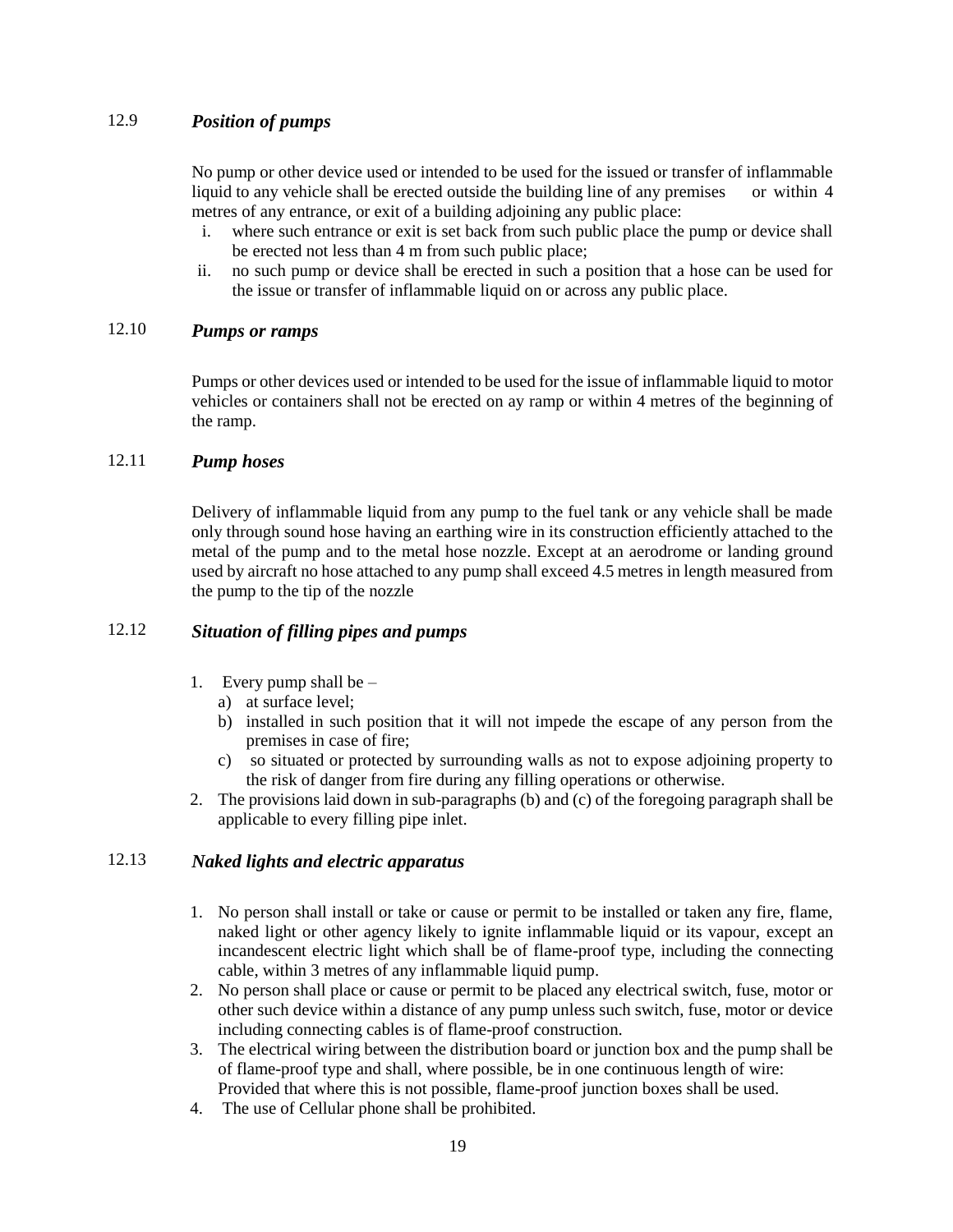## 12.14 *Maintenance of tanks, pipe lines, pumps, etc*

- 1. All tanks, pipe lines, pumps, machinery, fittings and appurtenances for the storage, use or handling of inflammable liquid shall be –
	- a) of sound and proper construction;
	- b) so installed and fixed as not to be liable to be damaged;
	- c) efficiently electrically earthed;
	- d) free from leakage of inflammable liquids, and as far as is reasonably possible, free from leakage of inflammable liquid vapour, except by means of a vent pipe;
- e) maintained in good and proper order and at all times in accordance with the provisions of these fire safety requirements.
- 2. All pipelines shall be below ground level.
- 3. All electrical earth connections required under this regulation shall be examined once every twelve months by a competent person who shall enter in a suitable log book supplied by the occupier of the premises and kept solely for that purpose, the efficiency and conditions of such earth, his name and address, and the date of the examination. All such entries shall be signed by such qualified person and shall be readily available for inspection by the Chief Fire Officer.

# <span id="page-20-0"></span>13. **PETROL SERVICE STATION RETAILING AUTOGAS AS FUEL**

- 13.1 These guidelines recommend basic safety requirements for the Storage and dispensing of L.P.G. as Automotive fuel at Petrol Filling Stations and conditions to be imposed.
- 13.2 These fire safety requirements cover the design, construction and use of L.P.G storage vessels and ancillary facilities as well as safe operations at such sites.
- 13.3 The use of alternative designs, materials and methods where these provide equivalent standard of safety may be accepted.
- 13.4 The installation for the storage and dispensing of L.P.G at Petrol Filling Station shall be approved by the Chief Fire Officer, Government Fire Services.
- 13.5 *Layout, Location and Spacing of Storage Vessels.*
- 13.5.1 L.P.G storage vessels, pump bays, loading and discharge facilities shall be located and spaced to ensure:-
	- (a) that they are sufficiently distanced from fixed sources of ignition.
	- (b) that they provide access for firefighting and other emergency services.
	- (c) that spillage from one vessel work area does not flow under any other vessel or directly to any other important facility / work area.
- 13.5.2 L.P.G vessels can be installed *aboveground* or *mounded* or *below ground*.
- 13.5.3 Ground beneath *aboveground* pressure storage vessels and in unfilled below ground chambers shall be either compacted or concreted and graded to levels so as to ensure that any spillage has a preferential flow away from the vessel and its connections.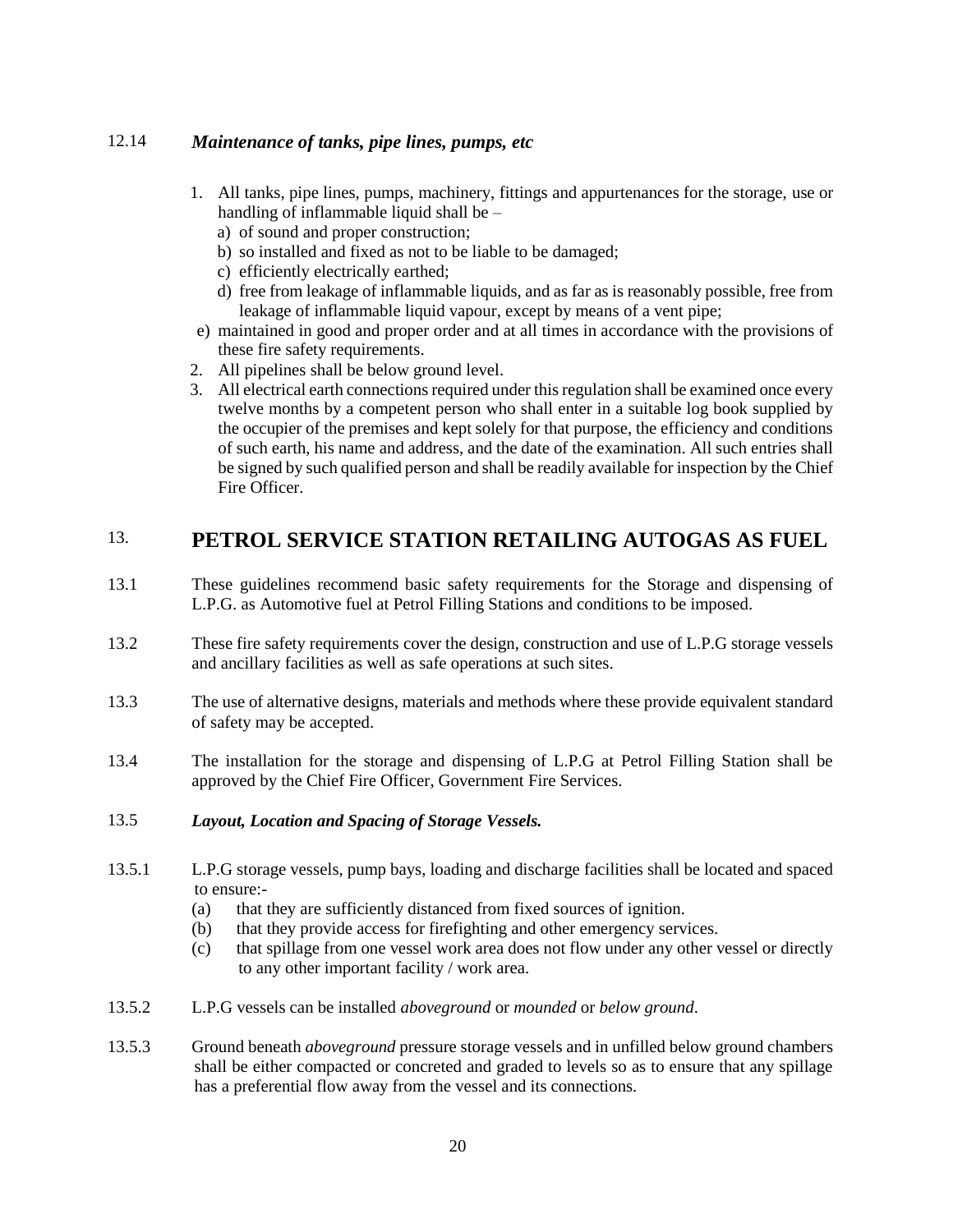- 13.5.4 Pits and depressions other than those which are provided as catchment areas shall be avoided in and close to the storage area.
- 13.5.5 No pressure vessel for L.P.G shall be located within the bunded enclosure of:
	- (a) a tank containing any flammable liquid
	- (b) a tank containing liquid oxygen or other hazardous or cryogenic substances.
	- (c) a tank containing refrigerated L.P.G or L.N.G.
	- (d) a heated storage tank.
	- L.P.G vessels shall not be installed under forecourt *driveways*.
- 13.5.6 When damage to L.P.G systems from vehicular traffic is a possibility, precautions to guard against such damage must be taken. E.g. use of crash barriers.
- 13.5.7 *Below ground* and *mounded* storage vessels shall be protected from above loadings due to vehicular traffic or other cause either by fencing off the area under which the storage is buried or by the use of re-inforced concrete slab adequate to prevent the weight imposing concentrated direct loads on the vessel. The vessel manhole cover and other fittings shall be protected against damage and tampering. The perimeter of the area under which storage is buried shall be permanently marked.
- 13.5.8 *Below ground* and *mounded* storage vessel shall have a minimum cover of 500 mm
- 13.5.9 The area which includes storage vessels pumping equipment and loading / unloading facilities shall be enclosed by a commercial type fence at least 2 metre high unless otherwise adequately protected. Adequate ventilation shall be provided.
- 13.5.10 *Aboveground* vessels shall not be positioned under power cables. Distances from the vessel outline should not be less than 1.5 metre for power cables less than 1.0 KV and 10 metre for cables 1.0 KV above.
- 13.5.11 Separation Distances are established to ensure clearance from vessel and / or potential sources of ignition which, if these fire would pose a risk to the vessel or the associated equipment.
- 13.5.12 Separation distances from buildings, boundaries and fixed sources of ignition are shown in Table 1.

| Table 1 – Minimum separation distances for vessels up to and including 135cu |  |  |  |  |  |
|------------------------------------------------------------------------------|--|--|--|--|--|
| metres.                                                                      |  |  |  |  |  |

| <b>Vessel Water</b><br>Capacity in |                                                                                   |                             |                           | <b>Minimum separation distances (metres)</b>                                     |                       |                              |
|------------------------------------|-----------------------------------------------------------------------------------|-----------------------------|---------------------------|----------------------------------------------------------------------------------|-----------------------|------------------------------|
| <b>Litres</b>                      |                                                                                   | <i>Aboveground</i> vessels  |                           | Buried or <i>mounded</i> vessels                                                 |                       |                              |
|                                    | From boundaries;<br>property lines,<br>buildings, fixed<br>sources of<br>ignition |                             | <b>Between</b><br>vessels | From boundaries;<br>Property lines,<br>buildings<br>Fixed sources of<br>ignition |                       | <b>Between</b><br>versels(2) |
|                                    |                                                                                   | With<br>fire<br>wall<br>(4) |                           | PRV or<br>valve<br>assembly                                                      | Vessel<br>shell $(1)$ |                              |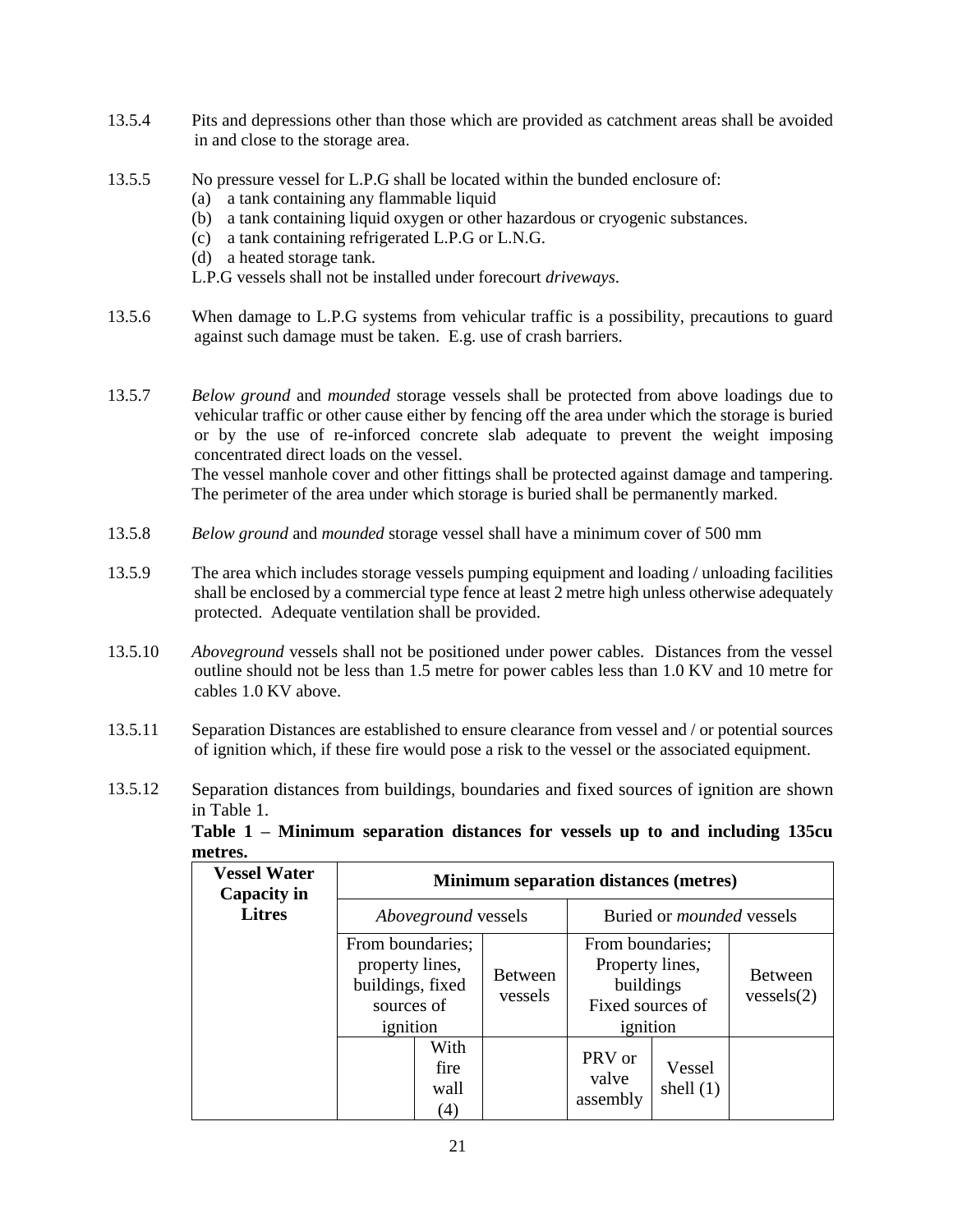| $\leq 2500$     | 3.0  | 1.5 | 1.0(3) | 3.0 | 3.0 | 1.5 |
|-----------------|------|-----|--------|-----|-----|-----|
| $>2500 - 10000$ | 7.5  | 4.0 | 1.0(3) | 4.0 | 3.0 | 1.5 |
| $>10000-135000$ | 15.0 | N/A | 1.5(3) | 7.5 | 3.0 | 1.5 |

- 13.5.13 Where the target is a building or structure, the distance is to be measured to the edge of the foundation nearest to the vessel.
- 13.5.14 The distance between adjacent vessels must be sufficient to allow access to the shell for inspection / maintenance and to facilitate working with earth moving equipment, erecting scaffolding etc.
- 13.5.15 ¼ of the sum of the diameters of adjacent vessels with a minimum of the distance indicated.
- 13.5.16 The separation distance for vessels < 5000 litres water capacity may be reduced to those indicated if a suitable fire wall is constructed between the vessel and boundary or occupied buildings etc.
- 13.6 Separation distances between components is shown in Table 2.

#### **Table 2 – Minimum separation distance between facilities handling LPG and flammable liquids at automotive Retail sites.7**

|                                                                                            | LPG<br>storage<br><b>Vessel</b> | <b>Storage</b><br>vessel<br><b>Filling</b><br><b>Connection</b> | LPG<br>pump              | LPG<br>dispenser | <b>Motor vehicle</b><br><b>LPG</b> filling<br>connection |
|--------------------------------------------------------------------------------------------|---------------------------------|-----------------------------------------------------------------|--------------------------|------------------|----------------------------------------------------------|
| LPG storage<br>vessel                                                                      |                                 | N/A                                                             | Note 3                   | 3 <sub>m</sub>   | 3 <sub>m</sub>                                           |
| Storage vessel<br>filing connection                                                        | Note 1                          |                                                                 | Note 2                   | 3 <sub>m</sub>   | 3 <sub>m</sub>                                           |
| LPG pump                                                                                   |                                 | Note 2                                                          |                          | Note 3           | Note 3                                                   |
| LPG dispenser                                                                              | 3 <sub>m</sub>                  | 3 <sub>m</sub>                                                  | Note 3                   |                  | N/A                                                      |
| Motor vehicle $-$<br>LPG filling<br>connection.                                            | 3 <sub>m</sub>                  | 3 <sub>m</sub>                                                  | Note 3                   | N/A              |                                                          |
| Underground tank<br>(flammable liquid)<br>manhole or fill<br>point                         | 1.5 <sub>m</sub><br>Note 4      | 3 <sub>m</sub>                                                  | 3 <sub>m</sub>           | 3 <sub>m</sub>   | 3m                                                       |
| Aboveground<br>storage tank/bund<br>(flammable liquid)<br>flash point<br><65degree Celsius | 6 m<br>Note 5                   | 6 <sub>m</sub><br>Note 5                                        | 6 <sub>m</sub><br>Note 5 | 6 m              | 6 m                                                      |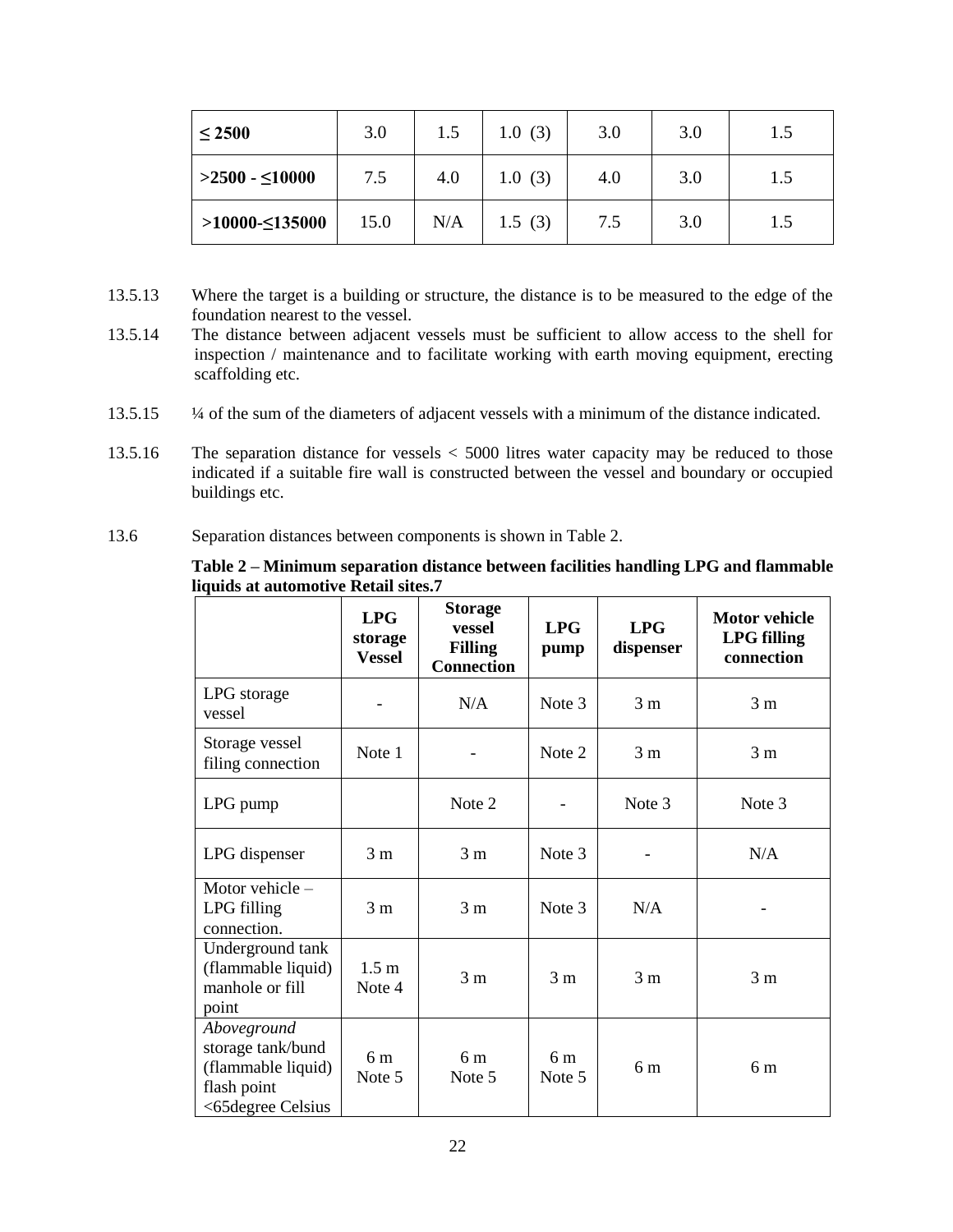| Vents-flammable<br>liquids tanks<br>horizontal<br>distance | 3 <sub>m</sub>                        | 3 <sub>m</sub>   | 3 <sub>m</sub>   | 3 <sub>m</sub>   | 3 <sub>m</sub>   |
|------------------------------------------------------------|---------------------------------------|------------------|------------------|------------------|------------------|
| Forecourt pumps –<br>flammable liquids                     | 3 <sub>m</sub>                        | 3 <sub>m</sub>   | Note 3           | Note 6           | N/A              |
| Parked motor<br>vehicles                                   | 1.5 <sub>m</sub><br>with fire<br>wall | 3 <sub>m</sub>   | 1.5 <sub>m</sub> | 1.5 <sub>m</sub> | 1.5 <sub>m</sub> |
| Site boundary,<br>buildings, fixed<br>sources of ignition  |                                       | Refer to table 1 | $4.5 \text{ m}$  | $4.25 \text{ m}$ | $4.25 \text{ m}$ |
| LPG cylinder<br>storage area                               | 8 m                                   | 8 m              | 8 m              | 8 <sub>m</sub>   | 8 m              |

#### *Note 1.*

Filling may be by remote fill or via filler valve attached to LPG storage vessel. *Note 2.*

Adequate space for safe access to fill connection to be provided

*Note 3.*

Pump to be protected by location or mechanical means from vehicle accident but not positioned under the vessel. Adequate space for maintenance to be provided around dispenser and pump. *Note 4.* 

The distance of 1.5 m applied to the distance between the LPG vessel and the underground flammable liquid tank. Any spillage of flammable liquid during filling of underground tank to be directed away from the LPG vessel.

### *Note 5.*

Any spillage from flammable liquid tanks to be directed away from the LPG vessel and equipment. Pool fire from flammable liquids spillage shall not result in flame impingement on the LPG facility.

*Note 6.* 

No separation distance is required between LPG dispensers and flame-proof liquid automotive fuel dispensers. Non flame – proof equipment must not be located within the hazard zone associated with LPG dispensers.

## 13.7 *Storage Vessel.*

- 13.7.1 Vessels shall be designed, constructed, installed, inspected and tested in accordance with a recognized pressure vessel code as appropriate e.g. BS 5500, ASME section VIII.
- 13.7.2 Each vessel shall be provided with at least one of each the following fittings, all of which shall be suitable for use with LPG over the vessel's design range of pressure and temperature.
	- (a) pressure relief system connected directly to the vapour space.
	- (b) manhole
	- (c) drain system
	- (d) means of determining the liquid level.
	- (e) pressure indicator connected to the vapour space.
	- (f) temperature indicator for contents.
	- (g) maximum level device.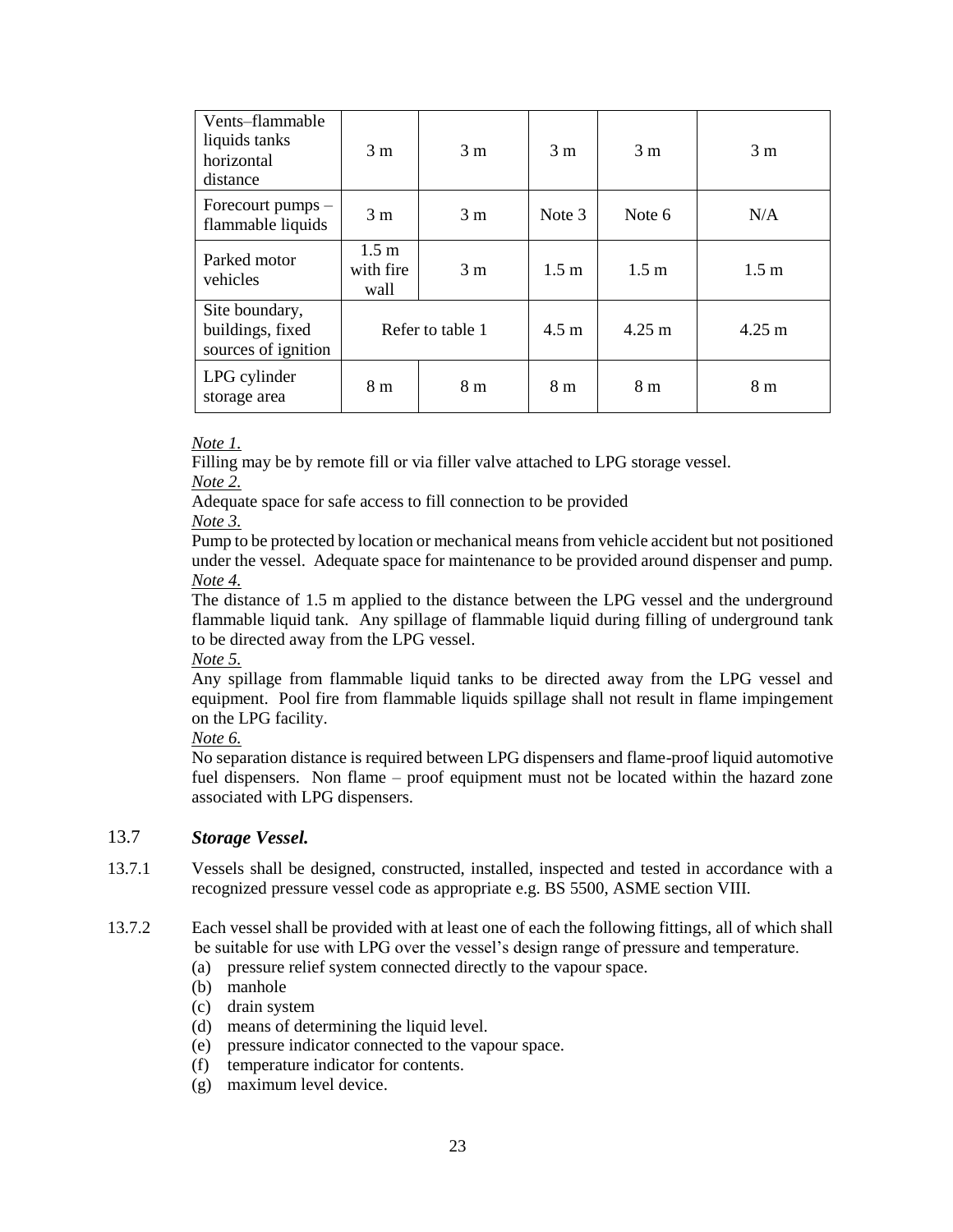- 13.7.3 Connections shall be minimised, particularly those below the maximum liquid level.
- 13.7.4 Connections shall be designed and attached to the vessel in accordance with its design code, e.g. B.S 5500 or ASME section VIII. Connections shall preferably be welded and flanged but screwed connections smaller than 50 mm to BS 3799 or equivalent may be used.
- 13.7.5 The manhole shall be not less than 0.55 m internal diameter.
- 13.7.6 For below ground and mounded vessels, the manholes and connections shall be extended to suit the depth of cover i.e. to facilitate access to valves.
- 13.7.7 Consideration shall be given to providing two independent level gauges in addition to the maximum level device column type gauge glasses for determining liquid level are not acceptable.
- 13.7.8 The requirements for pressure relief as specified in the vessel's design code e.g BS 5500, ASME section VIII must be complied with.
	- (a) Relief valves shall be spring loaded, weight relief valves should not be used.
	- (b) Relief valves shall be constructed so that the breakage of any part will not obstruct the free discharge of vapour under pressure.
- 13.7.9 The pressure at which relief valves start to discharge and reach full flow should be in accordance with the vessel's design code e.g. BS 5500 or ASME section VIII.
- 13.7.10 Every relief valve shall incorporate permanent markings as follows:-
	- (a) manufacturer's identification including name or symbol, catalogue or type number.
	- (b) nominal inlet and outlet size.
	- (c) start to discharge pressure.
	- (d) certified capacity in defined terms.
- 13.7.11 Relief valves, discharging directly to the atmosphere shall be fitted with vent pipes, adequately supported and have at least 1.5 m above ground level.
- 13.7.12 All liquid and vapour connections on vessels with the exception of those for relief valves, plugged openings, and those where the connection through the tank shell is not greater than 1.4 mm diameter shall have shut – off valves. These valves shall be preferably of fire safe type as per B.S 5146, B.S 6683 or equivalent.
- 13.7.13 The shut off valves shall be located as close to the vessel connection as practicable.
- 13.7.14 All liquid and vapour connections other than for relief valves level gauges and drainage connections which are larger than 3 mm for liquids and 8 mm for vapour shall have an emergency shut – off valve.
- 13.7.15 The maximum quantity of L.P.G which shall be filled into any vessel shall be such that the vessel will not become liquid full due to expansion of its contents with rise in temperature, that is the highest level which the contents will reach in operational service due to whatever cause, must never fill the vessel. The maximum safe filling level shall not exceed 90% of the vessel.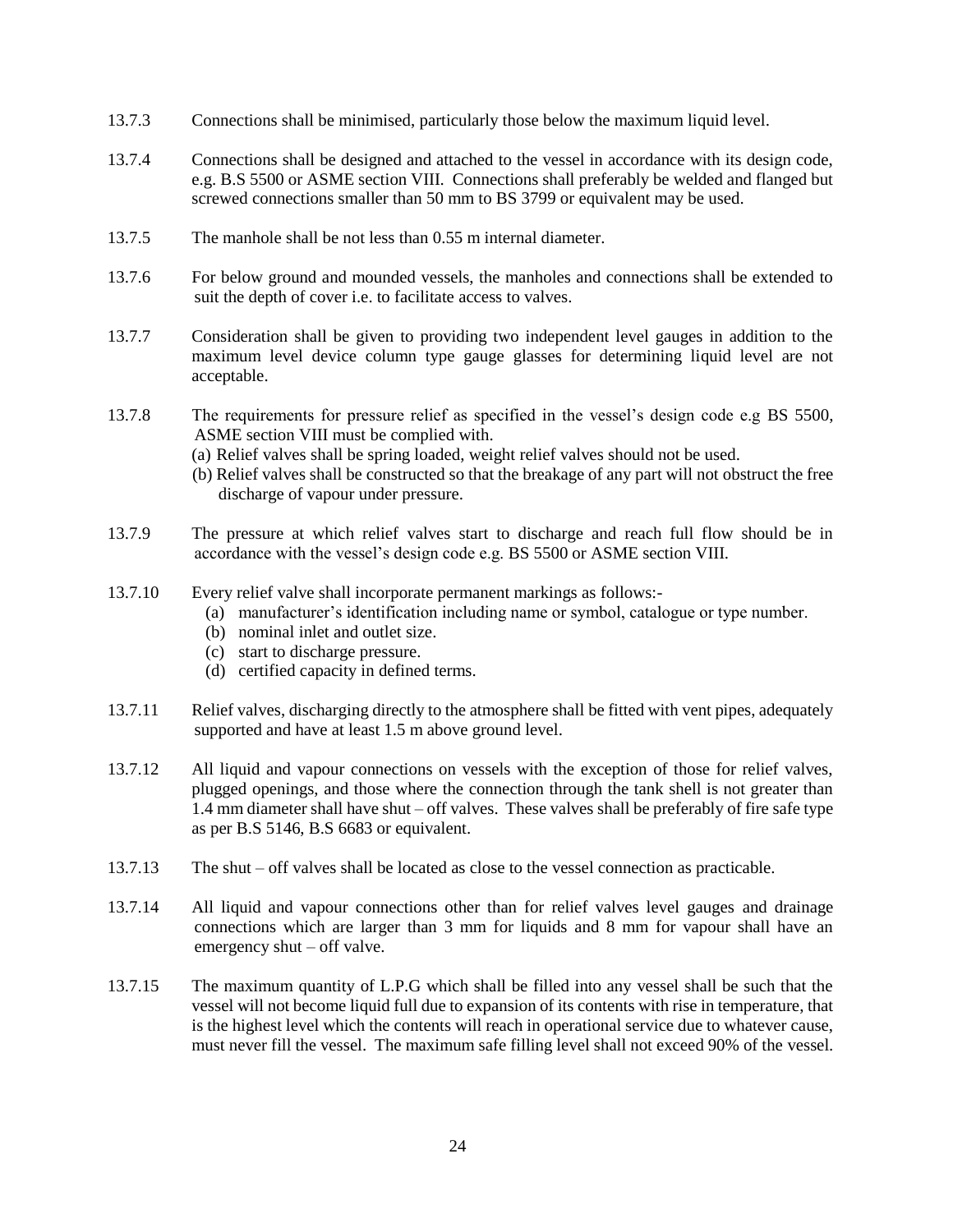- 13.7.16 Insulation when provided on vessels shall-
	- (a) withstand, together with its cladding direct impingement from those streams.
	- (b) be impervious to the ingress of water vapour and
	- (c) be sufficiently robust to ensure that minor mechanical damage will not destroy its vapour barrier.
- 13.7.17 Vessels and their supports should be treated externally to prevent corrosion.
- 13.7.18 *Belowground* or *mounded* vessels need special consideration for external protection (e.g. coating, cathodic protection) such protection must be adequate to resist corrosion from surrounding material.
- 13.7.19 The backfill or covering material which will be in contact with *belowground* or *mounded* vessels shall be clean and free from rocks or similar abrasive material. The backfill shall be carefully consolidated and the covering of *mounded* vessels prevented from migration. The minimum cover provided shall be 500 mm.
- 13.7.20 Each pressure vessel shall be conspicuously and permanently marked to include the following :-
	- (a) the pressure vessel code to which it is designed and constructed.
	- (b) the manufacturer's name and serial number.
	- (c) the capacity in defined units.
	- (d) the maximum and minimum safe working pressure.
	- (e) the minimum safe working pressure.
	- (f) the date of original test, test pressure and symbol of testing authority and space for subsequent inspection / test marking.

#### 13.8 *Piping, Valves and Fittings.*

- 13.8.1 Piping systems shall conform to the provision of a recognized piping code as appropriate E.g. B.S 3351 or its equivalent.
- 13.8.2 The usual material for pipe work is seamless carbon steel pipe (e.g. BS 3601 or its equivalent) with suitable fitting.
- 13.8.3 Irrespective of the design code, minimum pipe thickness shall conform to the schedule thickness specified in BS 1600 or ANSI B 36.10 or its equivalent.
- 13.8.4 Joint on piping runs shall preferably be welded joints. Pipe joints of 50 mm nominal size and larger should be welded of flanged. Joints smaller than 50 mm nominal size may be screwed.
- 13.8.5 When installed underground only welded joints are permitted and the pipe work needs to be fully protected against corrosion.
- 13.8.6 The primary shut off valves shall be of fire safe type and of steel or nodular iron to BS 2787 or its equivalent.
- 13.8.7 Steel flanges and flanged fittings shall be to BS 1560, or its equivalent standards.
- 13.8.8 Steel butt welding fittings, other than flanges shall be to BS 1640 or its equivalent standards.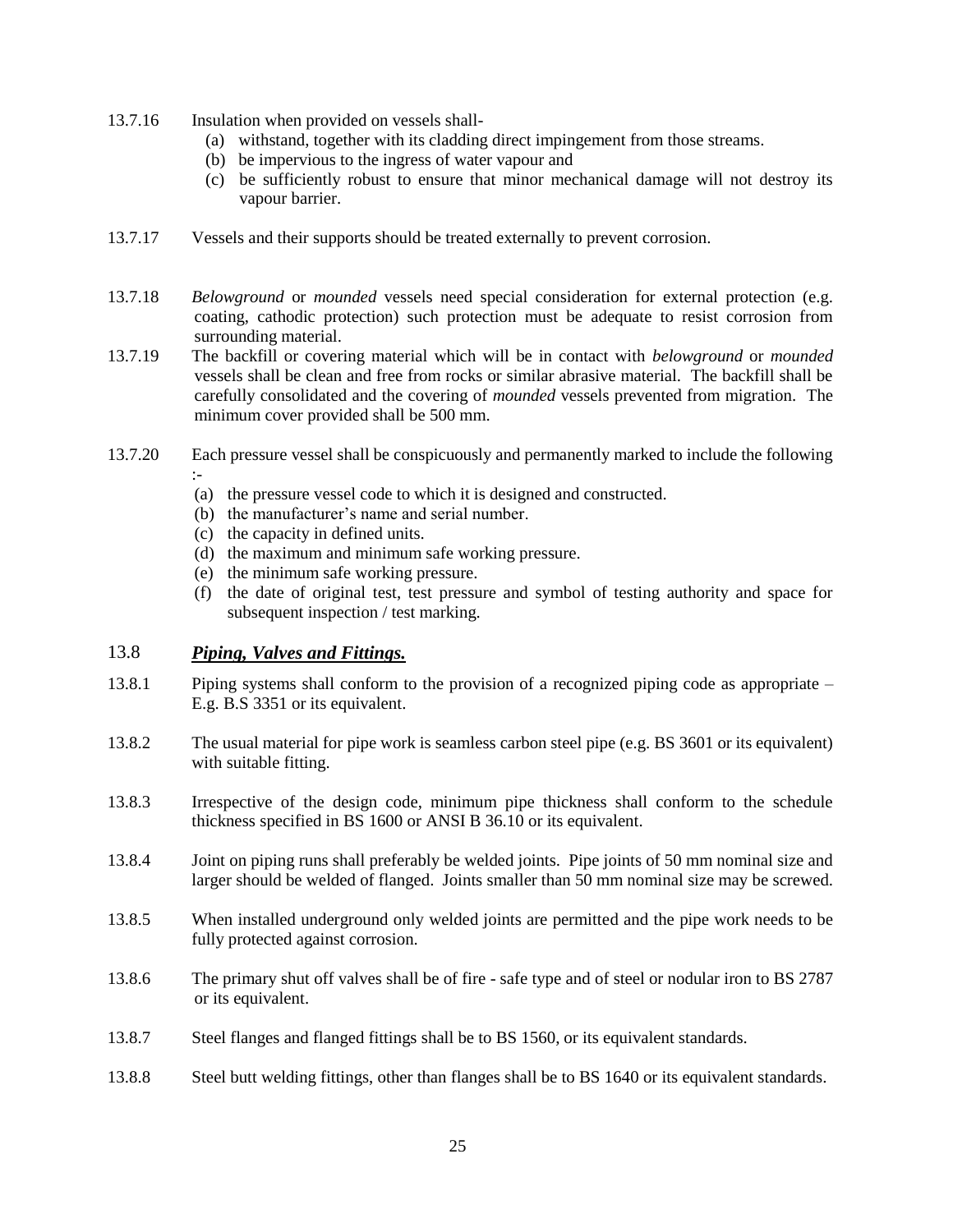- 13.8.9 Steel socket welding and screwed fittings and screwed couplings shall be to BS 3799 or its equivalent standard.
- 13.8.10 All pipe lines shall have adequate flexibility to accommodate settling of vessels or other equipments, thermal expansion and contraction or any other stresses which may occur in the pipe work system.
- 13.8.11 Bends or loops may be used to provide flexibility. Where these methods cannot be used, suitable expansion joints of the bellow type properly anchored may be used. Bellows shall be protected against torsional loads.
- 13.8.12 Piping should preferably be laid above ground and protected against both physical damage and corrosion. When piping must be buried it shall be protected against physical damage from superimposed loads and corrosion.
- 13.8.13 Any equipment or section of pipelines in which liquid may be trapped shall be protected against excessive pressure caused.
- 13.8.14 Pipeline insulation shall be in accordance with the requirements of BS 3351 or its equivalent.
- 13.8.15 Hose materials should be suitable for use with the grade and service condition applicable.
- 13.8.16 Hoses shall be designed to withstand a minimum bursting pressure of 4 times the maximum pressure they will carry in service.
- 13.8.17 Hoses shall be examined visually everyday if used continuously, and each time of use if used intermittently. They shall be replaced when they show signs of deterioration.
- 13.8.18 Hoses shall be tested periodically to their maximum working pressure and for electrical continuity.
- 13.9 *Support for Vessels and Piping.*
- 13.9.1 The design of the support systems shall follow the requirements of the code to which the vessel is designed and constructed.
- 13.9.2 The spacing of individual supports shall depend on vessel stressing and foundation loading which should be related to ground conditions.
- 13.9.3 The design of support systems shall allow for movement of the vessel as a result of pressure and thermal effects.
- 13.9.4 The storage vessel shall be securely anchored and adequate pier height.
- 13.9.5 Vessel skirts shall be provided with both inspection openings and vents to prevent accumulation of vapour.
- 13.9.6 Vessel support shall be designed to prevent or to drain any accumulation of water.
- 13.9.7 Pipe supports shall be designed and spaced to suit the pipework configuration, the anchorage and friction forces involved.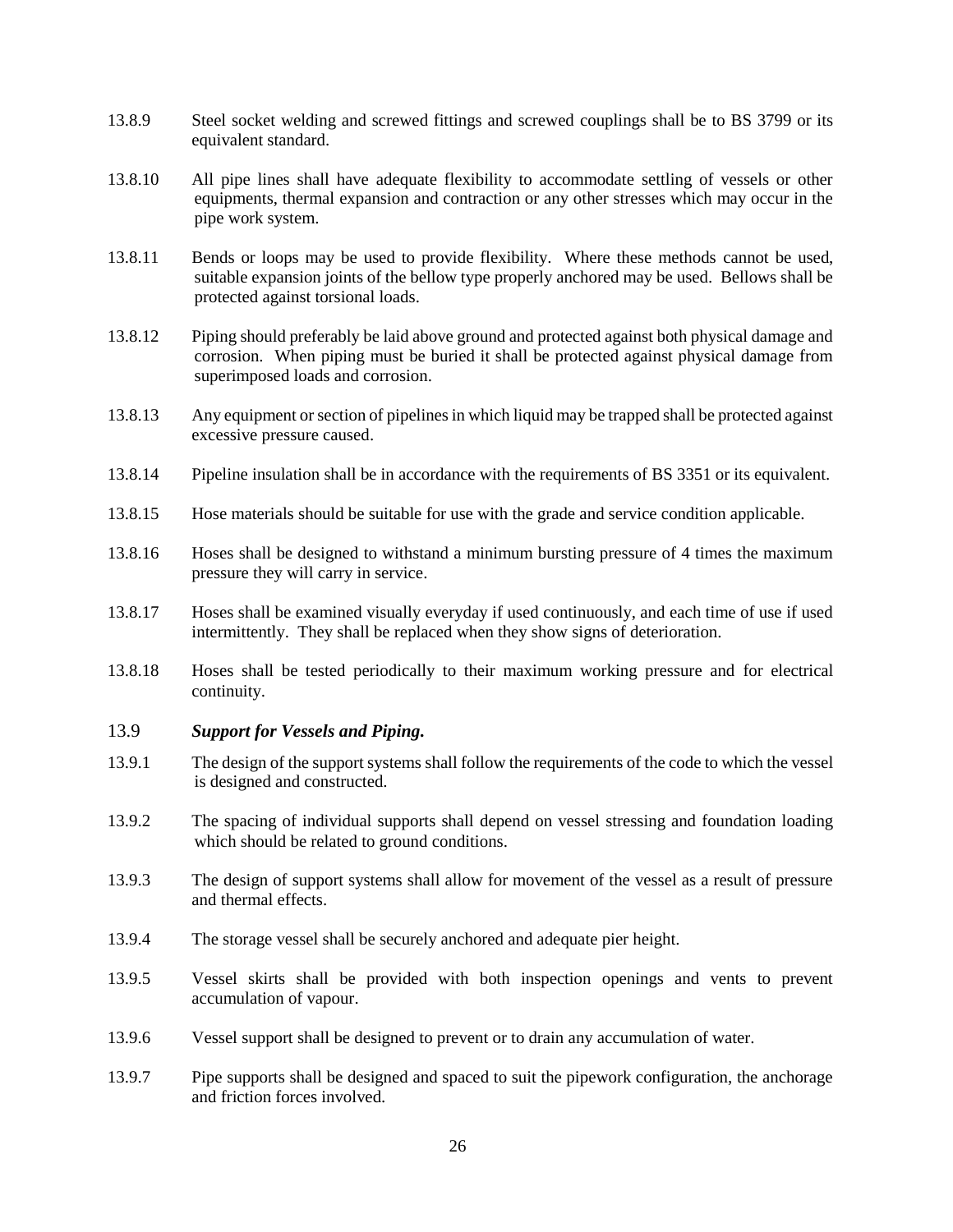13.9.8 Supports for *aboveground* storage and pipe work shall be 2 hours fire resisting.

#### 13.10 *Pump, Compressors and Meters*

- 13.10.1 The design, materials and construction of pumps (dispensers) shall be suitable for L.P.G under forseen operating conditions.
- 13.10.2 Pumps may be placed adjacent to a petrol dispenser and shall be protected against physical damage.
- 13.10.3 When pumps operate in parallel, each pump suction and discharge line shall contain a block valve designed for at least the maximum pressure the pump can deliver.
- 13.10.4 The design materials and construction of compressors shall be suitable for L.P.G vapour under forseen operating conditions.
- 13.10.5 Liquids lines of suitable size shall be equipped with a high level shut down device, a level indicator and a drain.
- 13.10.6 The design, material and construction of meters and their ancillaries shall be suitable for L.P.G under forseen operating conditions.
- 13.10.7 Meters shall be protected by filters.
- 13.10.8 Transfer systems shall be designed to minimize the risk of operator errors. Equipment shall be clearly marked.
- 13.10.9 If automatic alarm devices are used to indicate approach to maximum permissible filling level or automatic shut off to prevent overfilling, then they shall be independent of, and not operated by the primary level gauge on the vessel.
- 13.10.10 Emergency shut off valves (automatic or remotely controlled shall be installed on the pipeline to prevent uncontrolled discharge in case of hose failure.

## 13.11 *Road Loading / Unloading Facilities.*

- 13.11.1 The location of road loading / unloading facilities shall be separate from other traffic. These shall permit easy access and exit without the need of reversing. Kerbs or other suitable barriers shall be provided to protect product handling facilities.
- 13.11.2 Ground beneath loading / unloading facilities shall be either concreted or compacted and graded to levels to ensure that any spillage has a preferential flow away from the tanker and vessel.
- 13.11.3 Flexible connections articulated pipe connections or hose between the fixed loading / unloading facilities and the road tanker shall enable connection without undue strains on the fixed facilities or transport connections. Emergency shut off valves shall be installed.
- 13.11.4 Readily accessible means shall be provided to enable the operator to shut the flow of L.P.G in an emergency.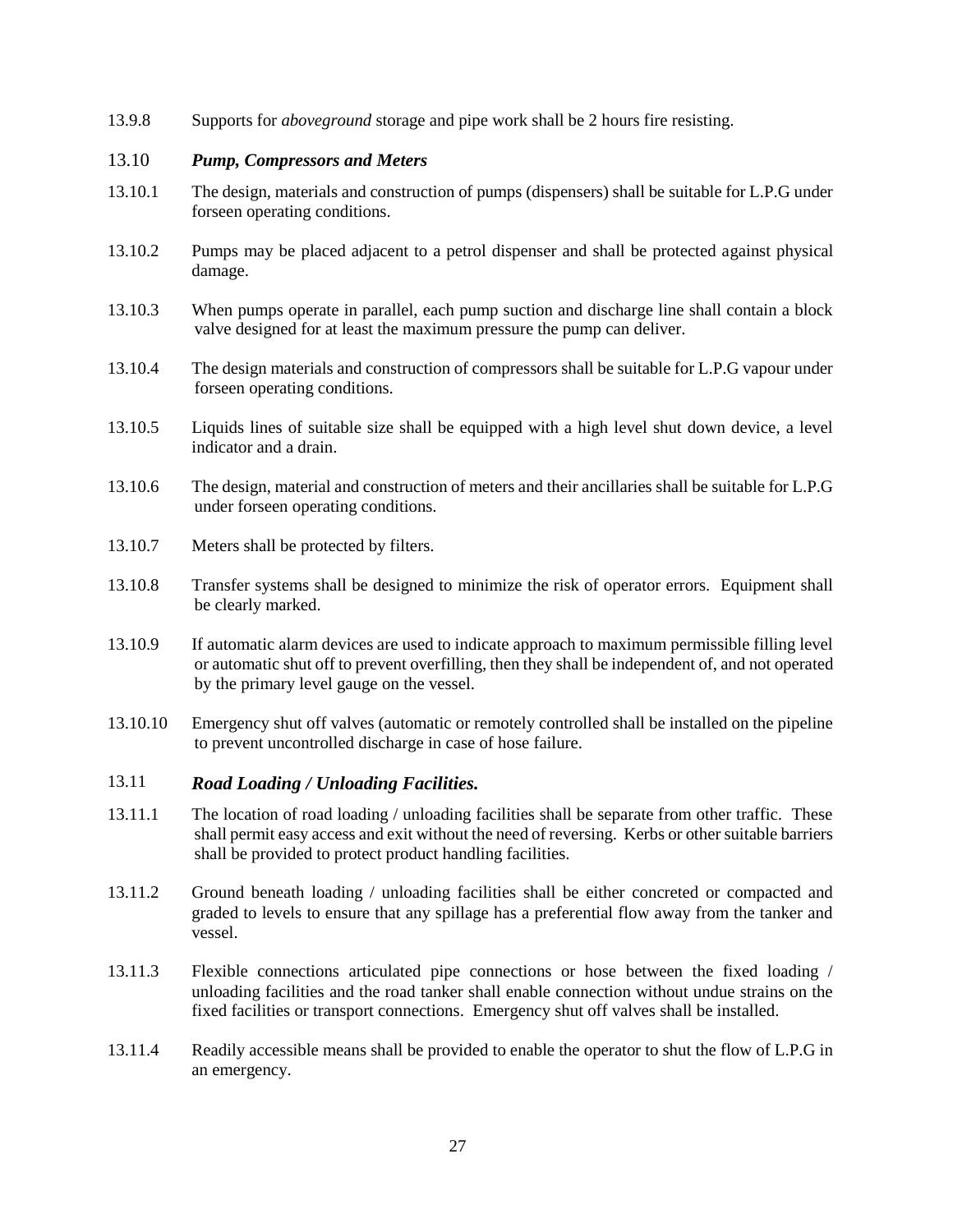- 13.11.5 Safety systems shall be provided to prevent road movement disconnecting the filling hoses or articulated arms.
- 13.11.6 Non combustible materials shall be used in the construction of loading / unloading structures.
- 13.11.7 Road loading / unloading facilities shall be electrically continuous with the rest of product system.

#### 13.12 *Electrical Installation.*

- 13.12.1 The standard of electrical equipment installation and maintenance at Petrol Filling Stations shall be equivalent to that specified in "BS 7117 – Fuel Dispenser".
- 13.12.2 Emergency switches connected to the site main emergency shutdown system which will isolate the supply of L.P.G shall be provided as follows:-
	- (a) at the control point in sales building.
	- (b) incorporated at the site main exterior emergency exits.
	- (c) In the L.P.G vessel compound adjacent to exits.
- 13.12.3 Emergency switches shall be clearly labelled.

#### 13.12.4 *Fire Protection Requirements.*

- 13.12.5 An emergency procedure / plan must be developed to handle emergencies arising from leakage, fire or any other circumstances which could give rise to such emergencies. Such a plan shall include necessary liaison with local emergency response authorities and describe in detail who will do what in an emergency.
- 13.12.6 Two 9 kg Dry powder fire extinguishers type.
- 13.12.7 The application of water to storage vessels may be any one of or a combination of hydrants, hoses, mobile equipments, fixed monitors as well as fixed water sprays.
- 13.12.8 The equipment at 9.3 shall be designed to permit the application of water at a rate equivalent to 7 litres per minute per square metres of above ground vessel surface area.
- 13.12.9 All aboveground storage shall be provided with fixed sprays system designed to ensure that a film of cooling water is applied to the whole surface of the vessel.
- 13.12.10 Hydrants where provided shall be spaced in such a way to cover the whole facility. Hydrant installation shall be in accordance with the requirements of BS 750 or its equivalent.
- 13.12.11 Sufficient length of fire hose shall be provided. The outlet of each line shall be equipped with a jet / fog nozzle.
- 13.12.12 Control of water to fixed installations shall be possible from outside the danger area.
- 13.12.13 An adequate communication / alarm system shall be provided. The system shall be regularly tested.
- 13.12.14 All fire fighting equipments shall be inspected and tested at regular intervals. These must be maintained in operational order at all material time.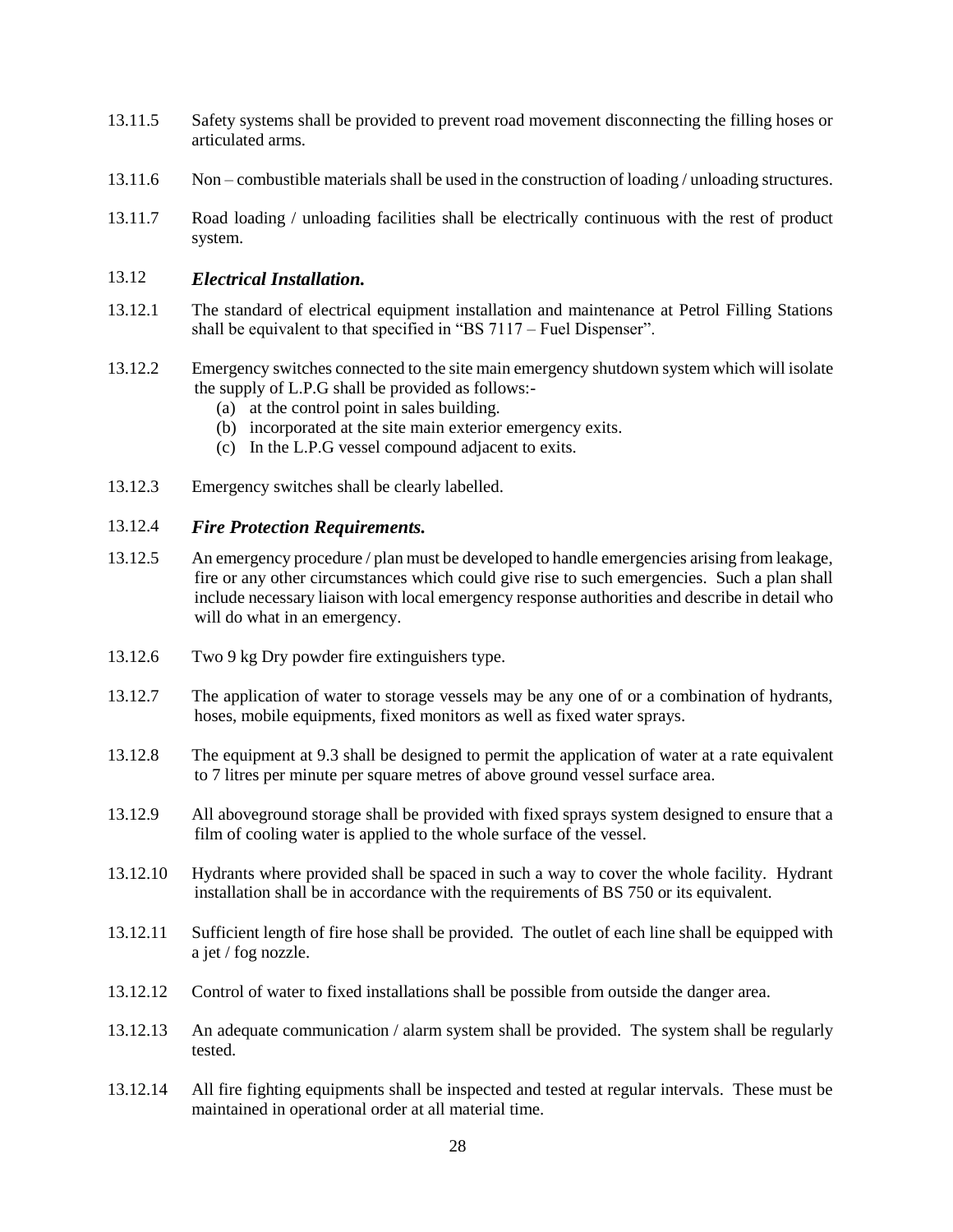- 13.12.15 Readily ignitable material shall not be allowed to accumulate and remain within 6 metres of any above ground vessel.
- 13.12.16 Chemicals which are potential source of fire danger shall not be used as weed killers.

#### 13.13 *Warning Signs / Notices*

- 13.13.1 "HIGHLY FLAMMABLE LPG" signs in black marking on a yellow background and " NO SMOKING" signs in white marking on a red background shall be displayed on storage vessel or on the compound in block letters of not less than 100 millimeters high.
- 13.13.2 Notices shall be displayed at the dispenser as follows-

| <b>Liquefied Petroleum Gas</b>  | - black marking on a yellow background |
|---------------------------------|----------------------------------------|
| <b>Extremely Flammable</b>      | - black marking on a yellow background |
| <b>Switch Off Engine</b>        | - white marking on a blue background   |
| <b>Apply Handbrake</b>          | - white marking on a blue background   |
| No Smoking – No Naked lights    | - white marking on a red background    |
| <b>Switch Off Mobile Phones</b> | - white marking on a red background    |

13.13.3 Notice shall be displayed at emergency Switch as follows-

## **EMERGENCY L.P.G. PUMP – SWITCH OFF HERE** -black marking on a yellow background

## 13.14 *Operations and Training.*

- 13.14.1 Only the person in charge of the service station shall authorise the use of any L.P.G dispenser.
- 13.14.2 Once authorised the operation of a dispenser shall be via a button on the dispenser which must be held in during operation of the pump. Releasing the button shall stop the flow of L.P.G.
- 13.14.3 L.P.G tanker delivery shall not be permitted at the same time as a Petrol tanker delivery.
- 13.14.4 All parts of the L.P.G. installation, particularly storage areas and filling / discharge points shall be kept clean, tidy and free from extraneous material.
- 13.14.5 A written emergency procedure shall be provided at the site and all staff fully trained in the dangers of L.P.G. and what action to take in the event of any emergency.
- 13.14.6 Training shall include how to find a vehicle and what to do if:
	- (a) a customer drives away whilst still connected.
	- (b) a customer arrives at the unit with a different fill coupling than the nozzle supplied.
	- (c) excess loss of product on disconnection.
	- (d) the dispenser is run into.
	- (e) a user receives a cold burn.
	- (f) There is a problem during the tanker delivery.
- 13.14.7 Plant personnel shall also be trained in the fundamentals of fire control and first aid fire fighting.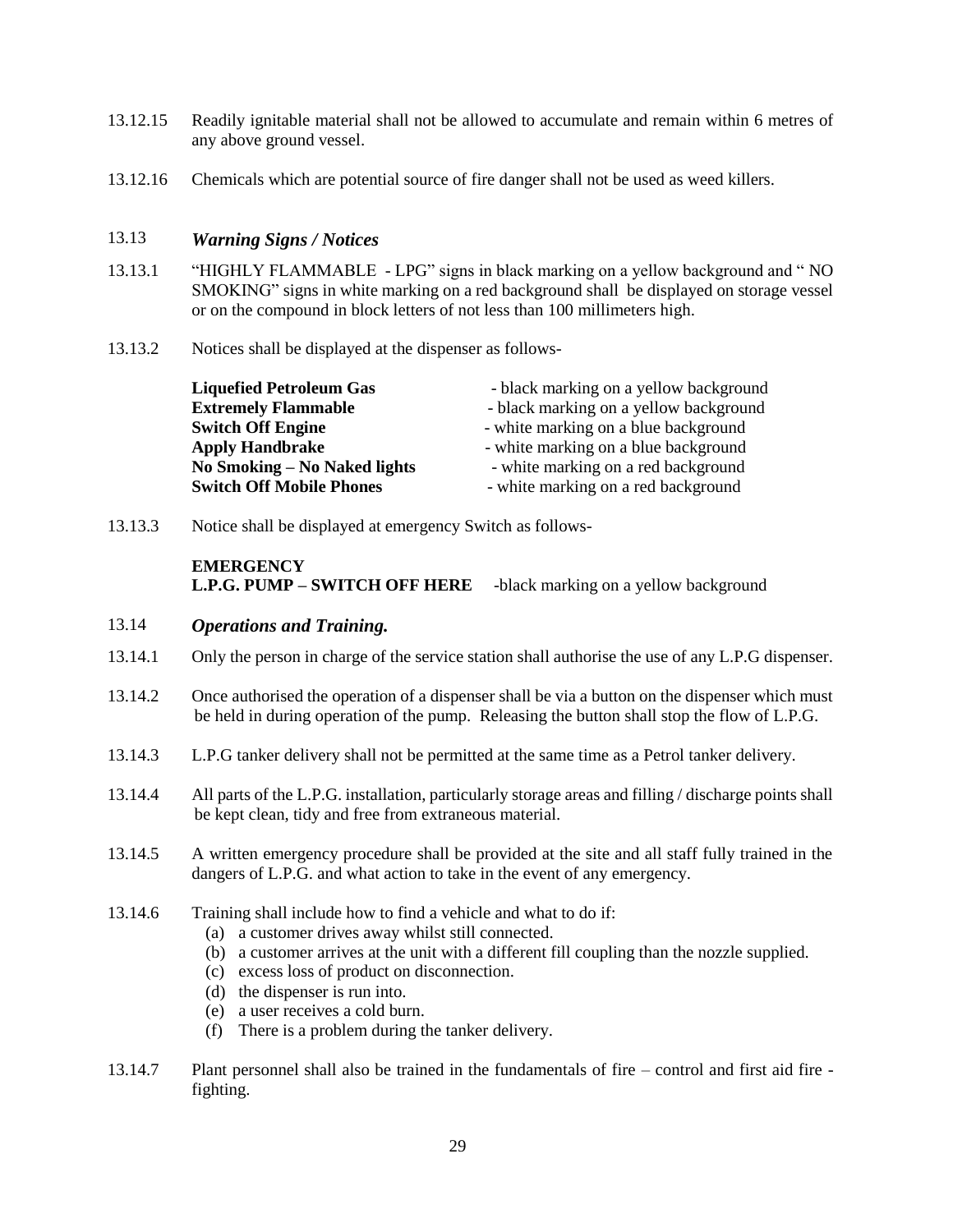- 13.14.8 All personnel involved with the handling of L.P.G shall understand the characteristic of the product be instructed to observe the procedures according to the spheres of their responsibility for
	- (a) purging and filling of systems.
	- (b) draining water in service.
	- (c) transfer operations.
	- (d) filling or discharging.
	- (e) emergency stoppage of operations.

All operations shall be carried out ONLY when adequate daylight or artificial light is available.

#### 13.15 *Procedure for Approval.*

- 13.15.1 The promoter of such a project shall make a written application to the Chief Fire Officer, Mauritius Fire and Rescue Services for his approval of the project.
- 13.15.2 Together with his application, the promoter shall submit,
	- (a) A preliminary report on assessment of the site suitability.
	- (b) Two sets of plans drawn to scale 1:100 showing details and location of the storage vessel, pipe work, valves, dispenser, sale buildings, site boundary.
	- (c) Two sets of plans showing details of fire protection system.
	- (d) The written emergency procedure.
	- (e) Compliance and test certificate from independent authorities for the essential components of the system.
	- (f) A fee as prescribed shall be applicable if the filling Station is less than  $2000m^2$  or if above 2000m<sup>2</sup> for the approval of the project.
- 13.15.3 Approval shall be conveyed on receipt of the above documents and compliance with these fire safety requirements.
- 13.15.4 On completion of the project, the installation shall be registered with the Mauritius Fire and Rescue Service.
- 13.15.5 A certificate of registration shall be issued by the Chief Fire officer, Mauritius Fire and Rescue Service on submission of the prescribed fee together with the commissioning certificates of the L.P.G and fire protection system as well as a certificate on the state of electrical installation from an electrical engineer.
- 13.15.6 Abbreviation and glossary of terms used.
	- L.P.G Liquefied Petroleum Gas
	- B.S Bristish Standard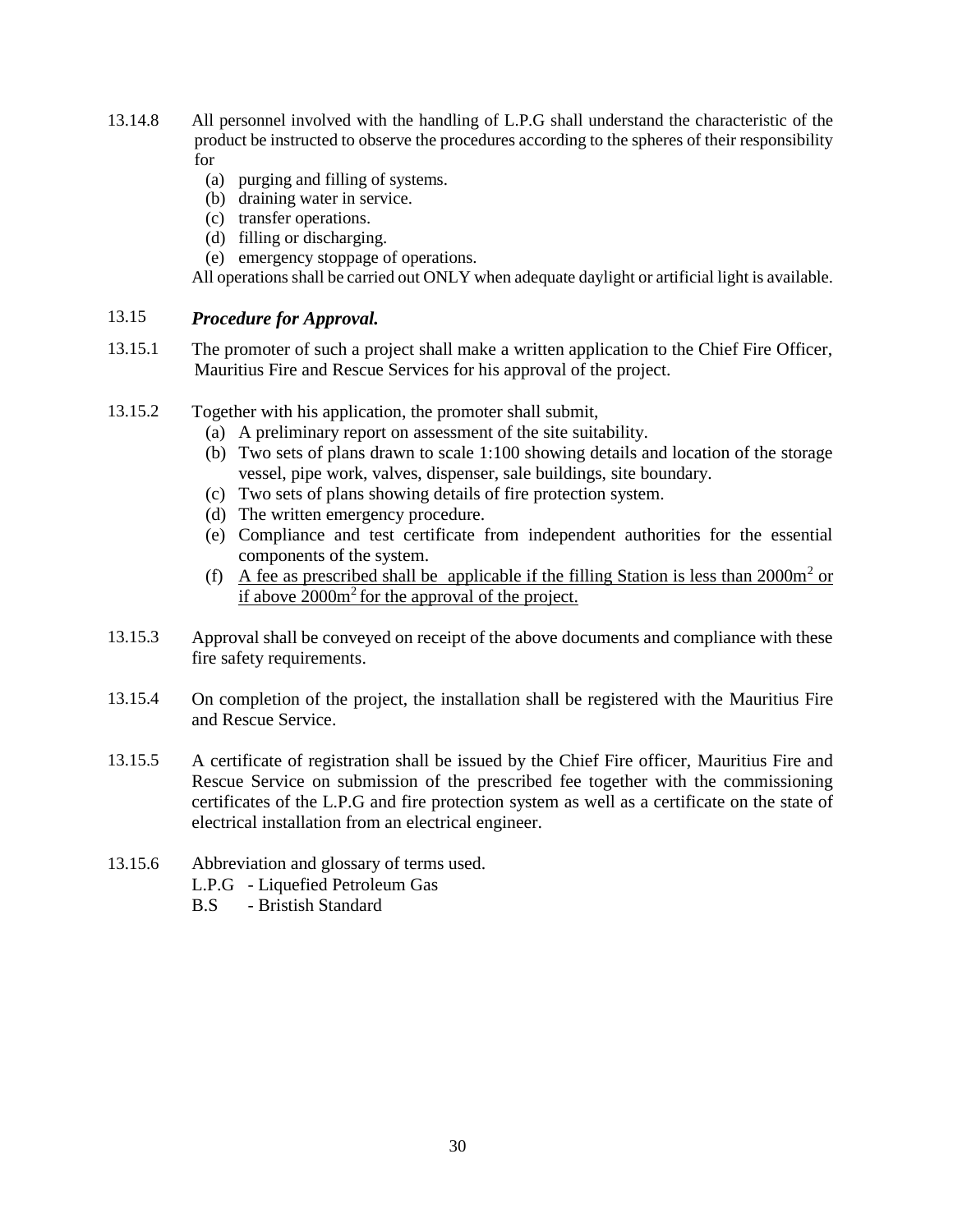# <span id="page-31-0"></span>14 **LEGISLATION / GOVERNMENT POLICY**

# 14.1 *Fire Clearances/Fire Certificates are issued after compliance with fire safety*

## *requirements, for the purpose of the following enactments-*

- a) The Mauritius Fire and Rescue Service Act 2013
- b) The Occupational Safety and Health Regulations 2011 ( Employees Lodging Accommodation)
- c) The Local Government Act 2011 and subsequent amendments 2016
- d) The Education Act 2000
- e) The Residential Care Home Act 2003 & The Residential Care Home Regulations 2005
- f) The Business Facilitation (Miscellaneous Provision) Act 2006.
- g) The Dangerous Chemicals Control Act 2004
- h) The Early Childhood Care and Education Authority Regulations 2011
- i) The Consumer protection Regulations 2007 ( Scrap Metal)
- j) The Film Act 2002 & Film Regulations 2009
- k) The Building Control Act 2012

# 14.2 *Certificates of Registration are issued under the following enactments after*

## *compliance with fire safety requirements:*

- a) Inflammable Liquids and Substances Regulations GN 179/53
- b) Calcium Carbide Regulations GN 91/67
- c) Inflammable Gases Regulations GN 32/62

# 14.3 *Transport permit is issued under the Inflammable Gases Regulations GN 32/62*

## 14.4 *Ex-post Control*

- 14.4.1 If a promoter runs his/her activity in an existing building it will be inspected to ensure compliance with fire safety requirements, **5 days** after the start of the business.
- 14.4.2 Any short coming noted will be notified to the promoter and the Chief Executive of the Local Authority for appropriate action.
- 14.4.3 If a promoter intends to construct a new building or cause extensive alterations to an existing building, it is mandatory that the promoter consults the Mauritius Fire and Rescue Service before starting construction.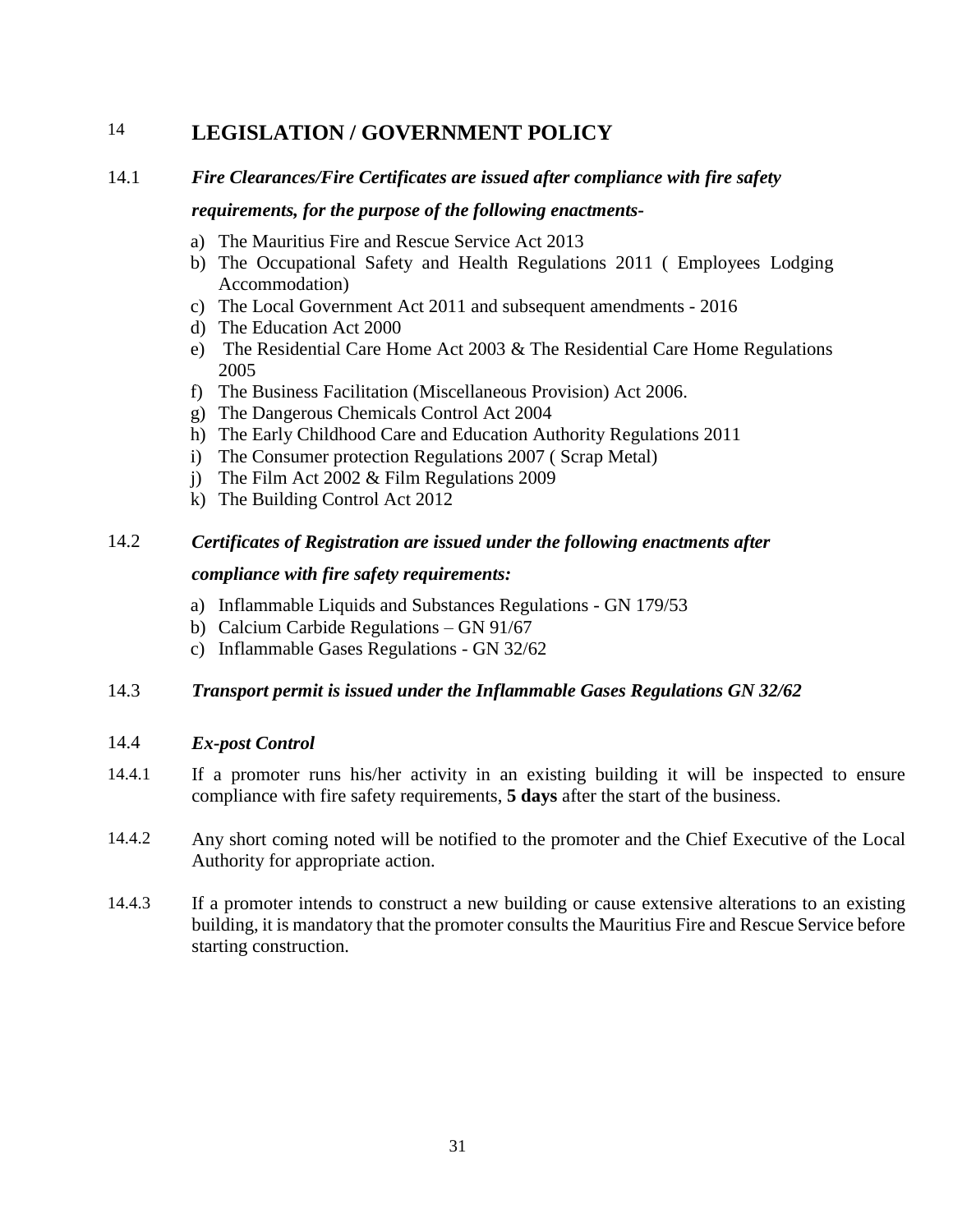14.4.4 For any additional clarifications the Mauritius Fire and Rescue Service will be most willing to assist.

Address your queries to the Chief Fire Officer: Phone No.: 212-0214, 212-0215 Fax No.: 210-5915 E-mail: mfrs\_headoffice@govmu.org Postal Address: 14, Deschartres Street Port-Louis